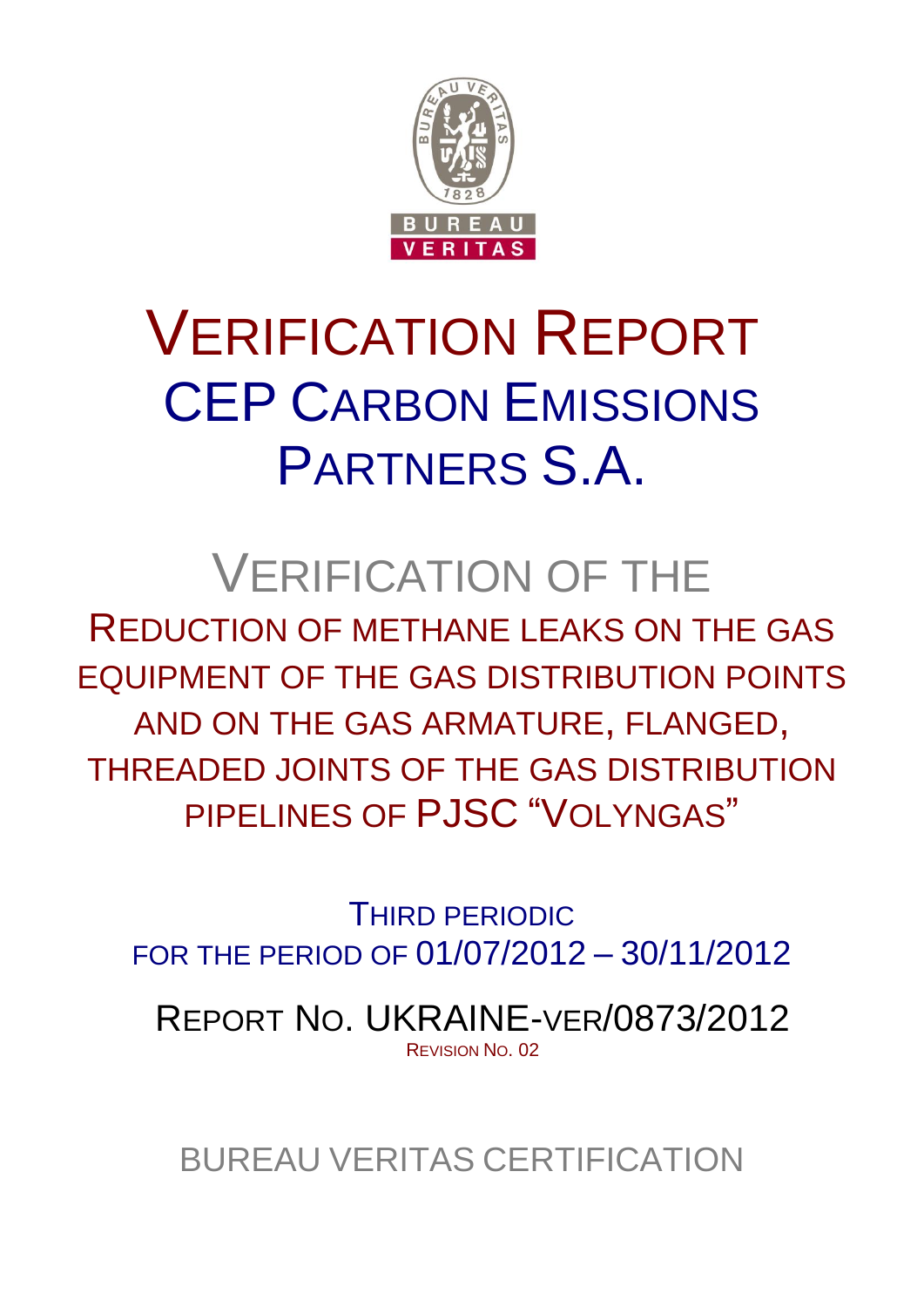**BUREAU VERITAS CERTIFICATION** 

Report No: UKRAINE-ver/0873/2012



**VERIFICATION REPORT** 

| Date of first issue:<br>10/12/2012                            | Organizational unit:<br><b>Bureau Veritas Certification</b><br><b>Holding SAS</b> |  |
|---------------------------------------------------------------|-----------------------------------------------------------------------------------|--|
| Client:<br>CEP Carbon Emissions Partners S.A.   Fabian Knodel | Client ref.:                                                                      |  |

Summary: Bureau Veritas Certification has made the 3rd periodic verification for the period of 01/07/2012-30/11/2012 of the "Reduction of methane leaks on the gas equipment of the gas distribution points and on the gas armature, flanged, threaded joints of the gas distribution pipelines of PJSC "Volyngas" project of CEP Carbon Emissions Partners S.A. located in the territory of Volyn region, Ukraine, and applying JI specific approach, on the basis of UNFCCC criteria for the JI, as well as criteria given to provide for consistent project operations, monitoring and reporting. UNFCCC criteria (but for the crediting period) refer to Article 6 of the Kyoto Protocol, the JI rules and modalities and the subsequent decisions by the JI Supervisory Committee, as well as the host country criteria.

The verification scope is defined as a periodic independent review and ex post determination by the Accredited Entity of the monitored reductions in GHG emissions during defined verification period, and consisted of the following three phases: i) desk review of the monitoring report against project design and the baseline and monitoring plan; ii) follow-up interviews with project stakeholders; iii) resolution of outstanding issues and the issuance of the final verification report and opinion. The overall verification, from Contract Review to Verification Report & Opinion, was conducted using Bureau Veritas Certification internal procedures.

The first output of the verification process is a list of Clarification. Corrective Actions Requests. Forward Actions Requests (CR, CAR and FAR), presented in Appendix A.

In summary, Bureau Veritas Certification confirms that the project is implemented as planned and described in approved project design documents. Installed equipment being essential for generating emission reduction runs reliably and is calibrated appropriately. The monitoring system is in place and the project is generating GHG emission reductions. The GHG emission reduction is calculated accurately and without material errors, omissions, or misstatements, and the ERUs issued totalize 226 390 tonnes of  $CO<sub>2</sub>$  equivalent for the monitoring period from 01/07/2012 to 30/11/2012.

| Report No.:<br>UKRAINE-ver/0873/2012                                                                                                                             | Subject Group:<br>JI                 |                                                                                          |
|------------------------------------------------------------------------------------------------------------------------------------------------------------------|--------------------------------------|------------------------------------------------------------------------------------------|
| Project title:<br>"Reduction of methane leaks on the gas equipment<br>of the gas distribution points and on the gas<br>armature, flanged, threaded joints of the | gas                                  |                                                                                          |
| distribution pipelines of PJSC "Volyngas"<br>Work carried out by:<br>Oleg Skoblyk - Team Leader, Climate Change Lead<br>Verifier                                 |                                      |                                                                                          |
| Volodymyr Kulish – Team Member, Climate-Change<br>Verifier<br>Work reviewed by:                                                                                  |                                      |                                                                                          |
| Ivan Sokolov - Internal Technical Reviewer<br>Oleksandr Kuzmenko - Technical Specialist                                                                          |                                      | No distribution without permission from the<br>Client or responsible organizational unit |
| Work approved by:<br>Ivan Sokolov - Climate Change Operational ertification                                                                                      |                                      | Limited distribution                                                                     |
| Manager<br>Date of this revision:<br>Rev. No.:<br>02<br>17/12/2012                                                                                               | <b>SAS</b><br>Number of pages:<br>25 | Unrestricted distribution                                                                |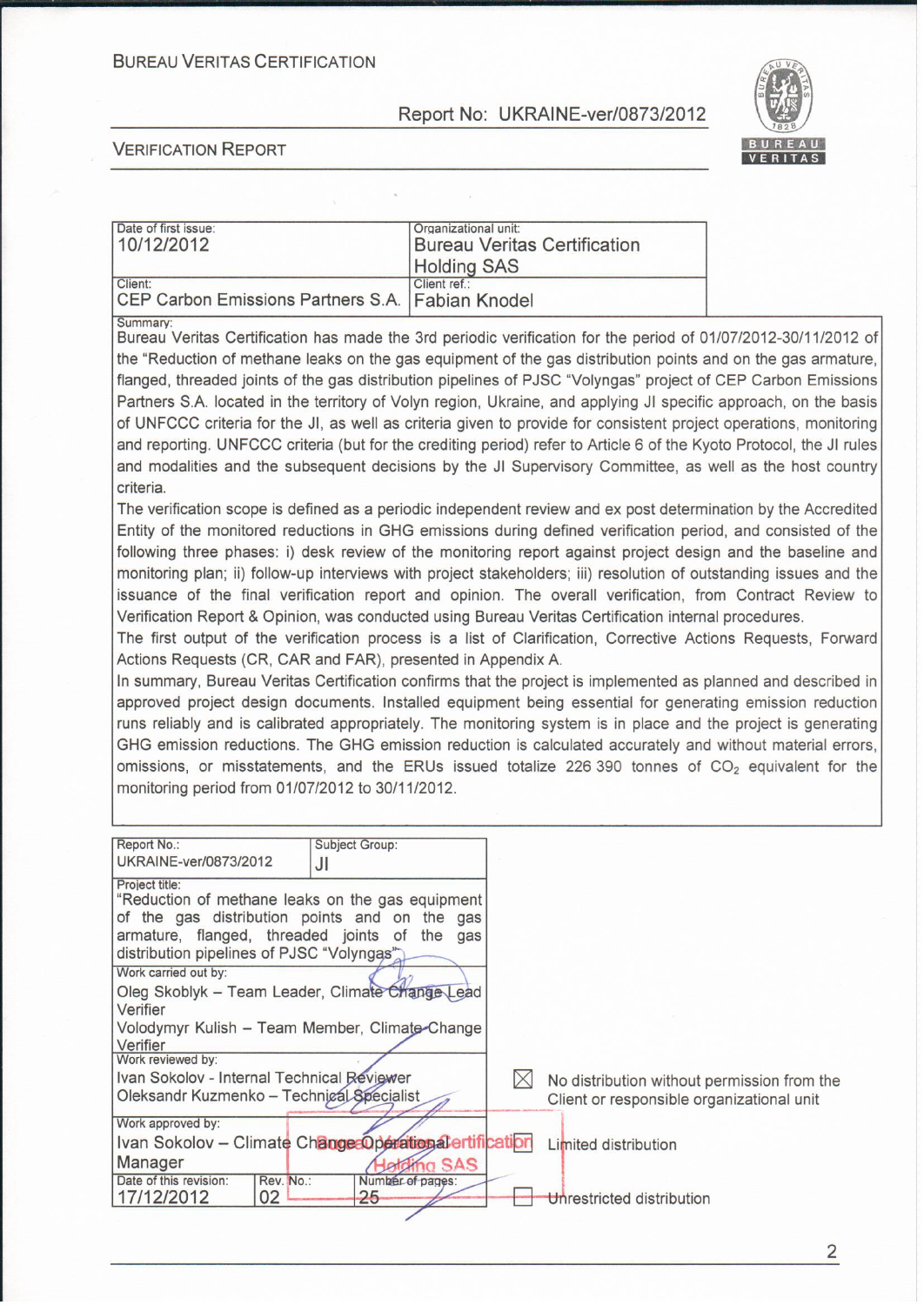VERIFICATION REPORT

### APPENDIX A: COMPANY PROJECT VERIFICATION PROTOCOL ........................20



| 1.1 | Objective                                                           | 4              |
|-----|---------------------------------------------------------------------|----------------|
| 1.2 | Scope                                                               | 4              |
| 1.3 | <b>Verification Team</b>                                            | 4              |
| 2   |                                                                     | .5             |
| 2.1 | <b>Review of Documents</b>                                          | 5              |
| 2.2 | Follow-up Interviews                                                | 6              |
| 2.3 | Resolution of Clarification, Corrective and Forward Action Requests | 6              |
| 3   |                                                                     |                |
| 3.1 | Remaining issues and FARs from previous verifications               | 7              |
| 3.2 | Project approval by Parties involved (90-91)                        | $\overline{7}$ |
| 3.3 | Project implementation (92-93)                                      | $\overline{7}$ |
| 3.4 | Compliance of the monitoring plan with the monitoring methodology   |                |
|     | (94-98)                                                             | 10             |
| 3.5 | Revision of monitoring plan (99-100)                                | 11             |
| 3.6 | Data management (101)                                               | 11             |
| 3.7 | Verification regarding programmes of activities (102-110)           | 13             |
| 4   |                                                                     |                |
| 5   |                                                                     |                |
|     | ΔΡΡΕΝΠΙΥ Δ' COMPANY PRO IECT VERIEICATION PROTOCOL                  | 20             |

1 INTRODUCTION ............................................................................................4

### *Table of Contents Page*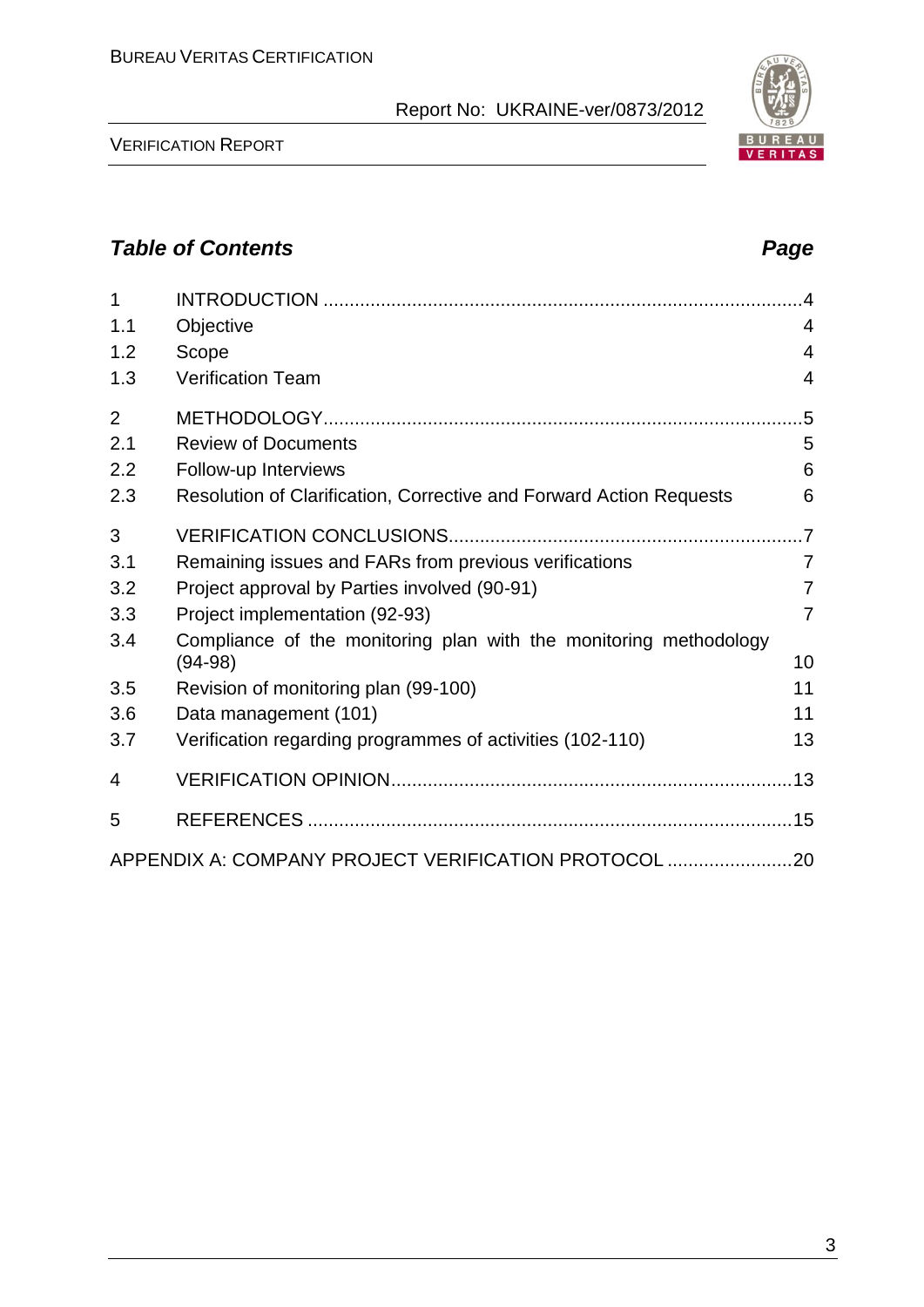

VERIFICATION REPORT

### **1 INTRODUCTION**

CEP Carbon Emissions Partners S.A. has commissioned Bureau Veritas Certification to verify the emissions reductions of its JI project "Reduction of methane leaks on the gas equipment of the gas distribution points and on the gas armature, flanged, threaded joints of the gas distribution pipelines of PJSC "Volyngas" (hereafter called "the project") in the territory of Volyn region, Ukraine.

This report summarizes the findings of the verification of the project, performed on the basis of UNFCCC criteria, as well as criteria given to provide for consistent project operations, monitoring and reporting.

The verification covers the period from July 1, 2012 to November 30, 2012.

#### **1.1 Objective**

Verification is the periodic independent review and ex post determination by the Accredited Independent Entity of the monitored reductions in GHG emissions during defined verification period.

The objective of verification can be divided in Initial Verification and Periodic Verification.

UNFCCC criteria refer to Article 6 of the Kyoto Protocol, the JI rules and modalities and the subsequent decisions by the JI Supervisory Committee, as well as the host country criteria.

#### **1.2 Scope**

The verification scope is defined as an independent and objective review of the project design document, the project's baseline study, monitoring plan and monitoring report, and other relevant documents. The information in these documents is reviewed against Kyoto Protocol requirements, UNFCCC rules and associated interpretations.

The verification is not meant to provide any consulting towards the Client. However, stated requests for clarifications, corrective and/or forward actions may provide input for improvement of the project monitoring towards reductions in the GHG emissions.

#### **1.3 Verification Team**

The verification team consists of the following personnel:

Oleg Skoblyk Bureau Veritas Certification Team Leader, Climate Change Lead Verifier

Volodymyr Kulish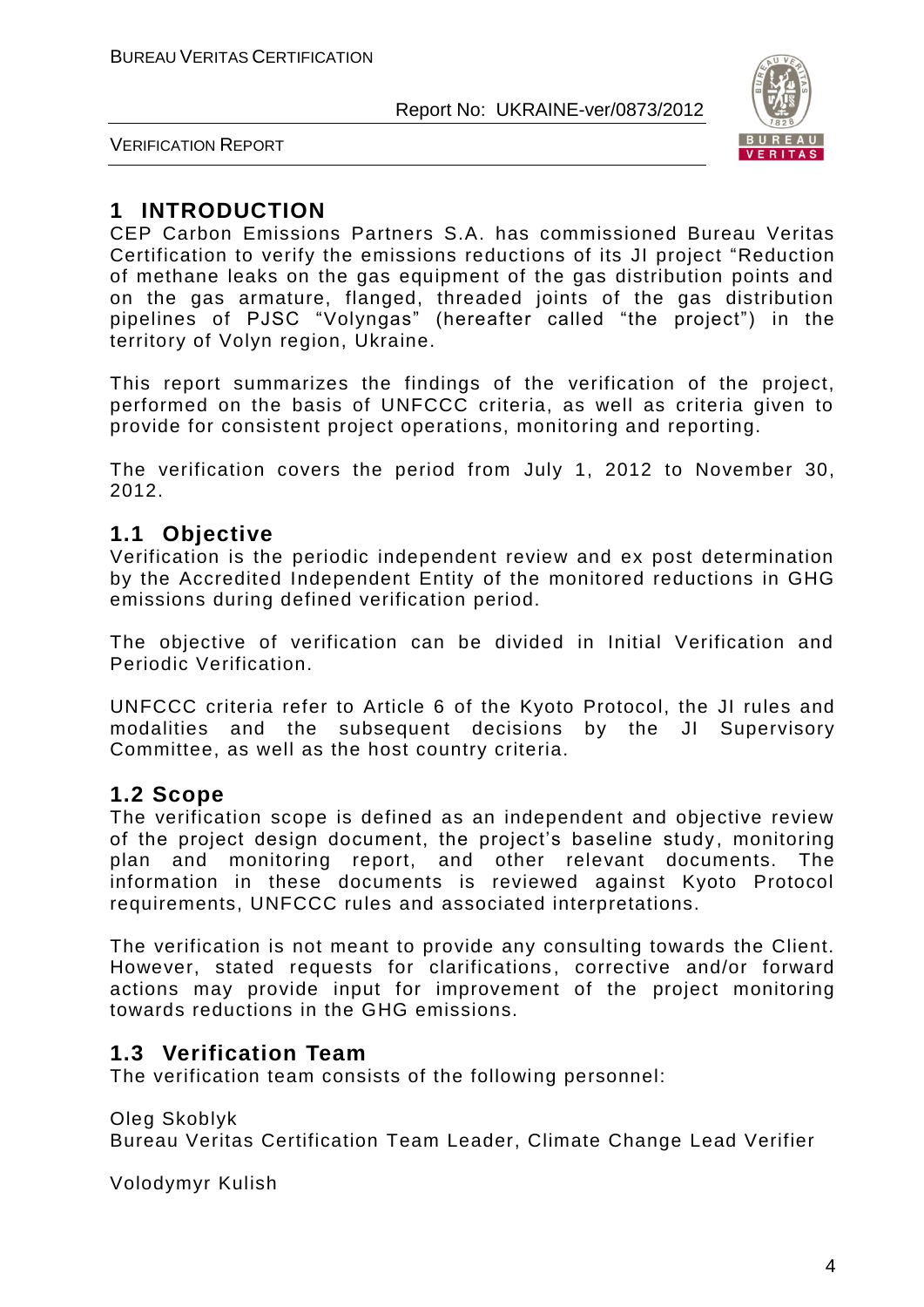VERIFICATION REPORT



Bureau Veritas Certification Team Member, Climate Change Verifier

This verification report was reviewed by:

Ivan Sokolov Bureau Veritas Certification Internal Technical Reviewer

Oleksandr Kuzmenko

Bureau Veritas Certification Technical Specialist.

#### **2 METHODOLOGY**

The overall verification, from Contract Review to Verification Report & Opinion, was conducted using Bureau Veritas Certification internal procedures.

In order to ensure transparency, a verification protocol was customized for the project, according to the version 01 of the Joint Implementation<br>Determination and Verification Manual, issued by the Joint Determination and Verification Manual, issued by the Joint Implementation Supervisory Committee at its 19 meeting on 04/12/2009. The protocol shows, in a transparent manner, criteria (requirements), means of verification and the results from verifying the identified criteria. The verification protocol serves the following purposes:

- It organizes, details and clarifies the requirements a JI project is expected to meet;
- It ensures a transparent verification process where the verifier will document how a particular requirement has been verified and the result of the verification.

The completed verification protocol is enclosed in Appendix A to this report.

#### **2.1 Review of Documents**

The Monitoring Report (MR) submitted by CEP Carbon Emissions Partners S.A. and additional background documents related to the project design and baseline, i.e. country Law, Project Design Document (PDD), Approved CDM methodology, Determination Report of the project issued by Bureau Veritas Certification Holding SAS, No. UKRAINE-det/0598/2012 dated 17/08/2012, Guidance on criteria for baseline setting and monitoring, Host party criteria, Kyoto Protocol, Clarifications on Verification Requirements to be Checked by an Accredited Independent Entity were reviewed.

The verification findings presented in this report relate to the Monitoring Report for the period of 01/07/2012 – 30/11/2012, version 01 dated 07/12/2012 and version 02 dated 12/12/2012, and project as described in the determined PDD.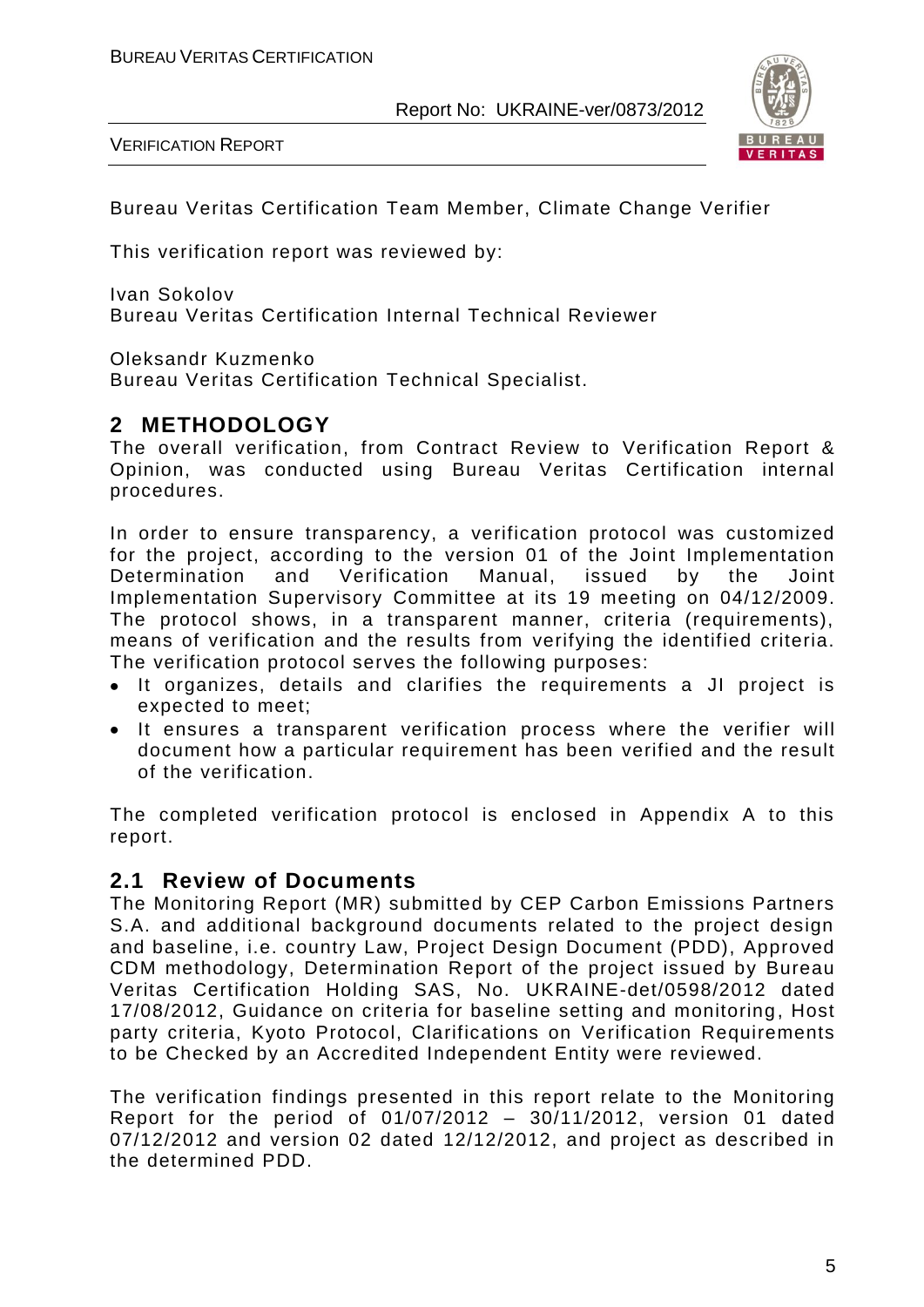

VERIFICATION REPORT

#### **2.2 Follow-up Interviews**

On 12/12/2012 Bureau Veritas Certification performed (on-site) interviews with project stakeholders to confirm selected information and to resolve issues identified in the document review. Representatives of PJSC "Volyngas" and CEP Carbon Emissions Partners S.A. were interviewed (see References). The main topics of the interviews are summarized in Table 1.

#### **Table 1 Interview topics**

| Interviewed<br>organization                                           | <b>Interview topics</b>                                                                                                                                                                                                                                                         |
|-----------------------------------------------------------------------|---------------------------------------------------------------------------------------------------------------------------------------------------------------------------------------------------------------------------------------------------------------------------------|
| PJSC "Volyngas"                                                       | Organizational structure<br>➤<br>Responsibilities and authorities<br>⋗<br>Training of personnel<br>➤<br>Quality management procedures and technologies<br>⋗<br>Operation of equipment (logging)<br>➤<br>Metering equipment control<br>⋗<br>Record keeping system, database<br>➤ |
| Consultant:<br><b>CEP Carbon</b><br><b>Emissions Partners</b><br>S.A. | Baseline methodology<br>➤<br>Monitoring plan<br>⋗<br>Monitoring report<br>⋗<br>Deviations from the PDD<br>⋗                                                                                                                                                                     |

#### **2.3 Resolution of Clarification, Corrective and Forward Action Requests**

The objective of this phase of the verification is to raise the requests for corrective actions and clarification and any other outstanding issues that needed to be clarified for Bureau Veritas Certification positive conclusion on the GHG emission reduction calculation.

If the Verification Team, in assessing the monitoring report and supporting documents, identifies issues that need to be corrected, clarified or improved with regard to the monitoring requirements, it should raise these issues and inform the project participants of these issues in the form of:

(a) Corrective action request (CAR), requesting the project participants to correct a mistake that is not in accordance with the monitoring plan;

(b) Clarification request (CL), requesting the project participants to provide additional information for the Verification Team to assess compliance with the monitoring plan;

(c) Forward action request (FAR), informing the project participants of an issue, relating to the monitoring that needs to be reviewed during the next verification period.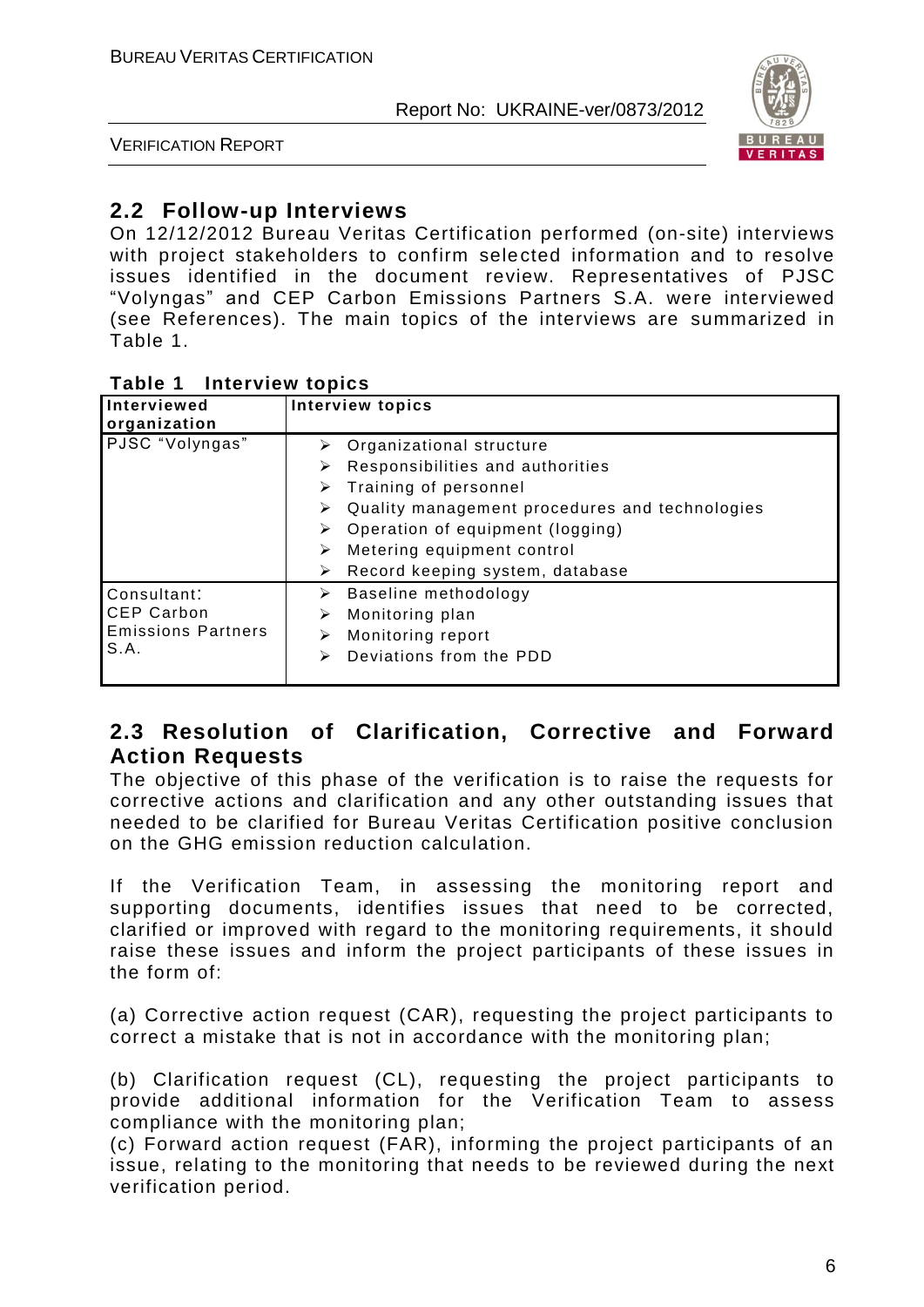

VERIFICATION REPORT

The Verification Team will make an objective assessment as to whether the actions taken by the project participants, if any, satisfactorily resolve the issues raised, if any, and should conclude its findings of the verification.

To guarantee the transparency of the verification process, the concerns raised are documented in more detail in the verification protocol in Appendix A.

#### **3 VERIFICATION CONCLUSIONS**

In the following sections, the conclusions of the verification are stated.

The findings from the desk review of the original monitoring documents and the findings from interviews during the follow up visit are described in the Verification Protocol in Appendix A.

The Clarification, Corrective and Forward Action Requests are stated, where applicable, in the following sections and are further documented in the Verification Protocol in Appendix A. The verification of the Project resulted in 2 Corrective Action Requests and 2 Clarification Requests.

The number between brackets at the end of each section corresponds to the DVM paragraph.

#### **3.1 Remaining issues and FARs from previous verifications**

There aren't any remaining issues and FARs from previous verifications.

#### **Response**

The project was approved by the State Environmental Investment Agency of Ukraine (Letter of Approval No. 2557/23/7 dated 12/09/2012) and the Federal Office for the Environment of Switzerland (Letter of Approval No. J294-0485 dated 21/09/2012).

#### **3.2 Project approval by Parties involved (90-91)**

The project obtained approval by the Host party (Ukraine) - Letter of Approval No. 2557/23/7 issued by the State Environmental Investment Agency of Ukraine dated 12/09/2012, and written project approval by the party – buyer of the emission reduction units (Switzerland) - Letter of Approval No. J294-0485 issued by the Federal Office for the Environment of Switzerland (FOEN) dated 21/09/2012.

The abovementioned written approvals are unconditional.

#### **3.3 Project implementation (92-93)**

PJSC "Volyngas" is an enterprise that provides transportation and supply of natural gas to industrial enterprises (186), public-service facilities (4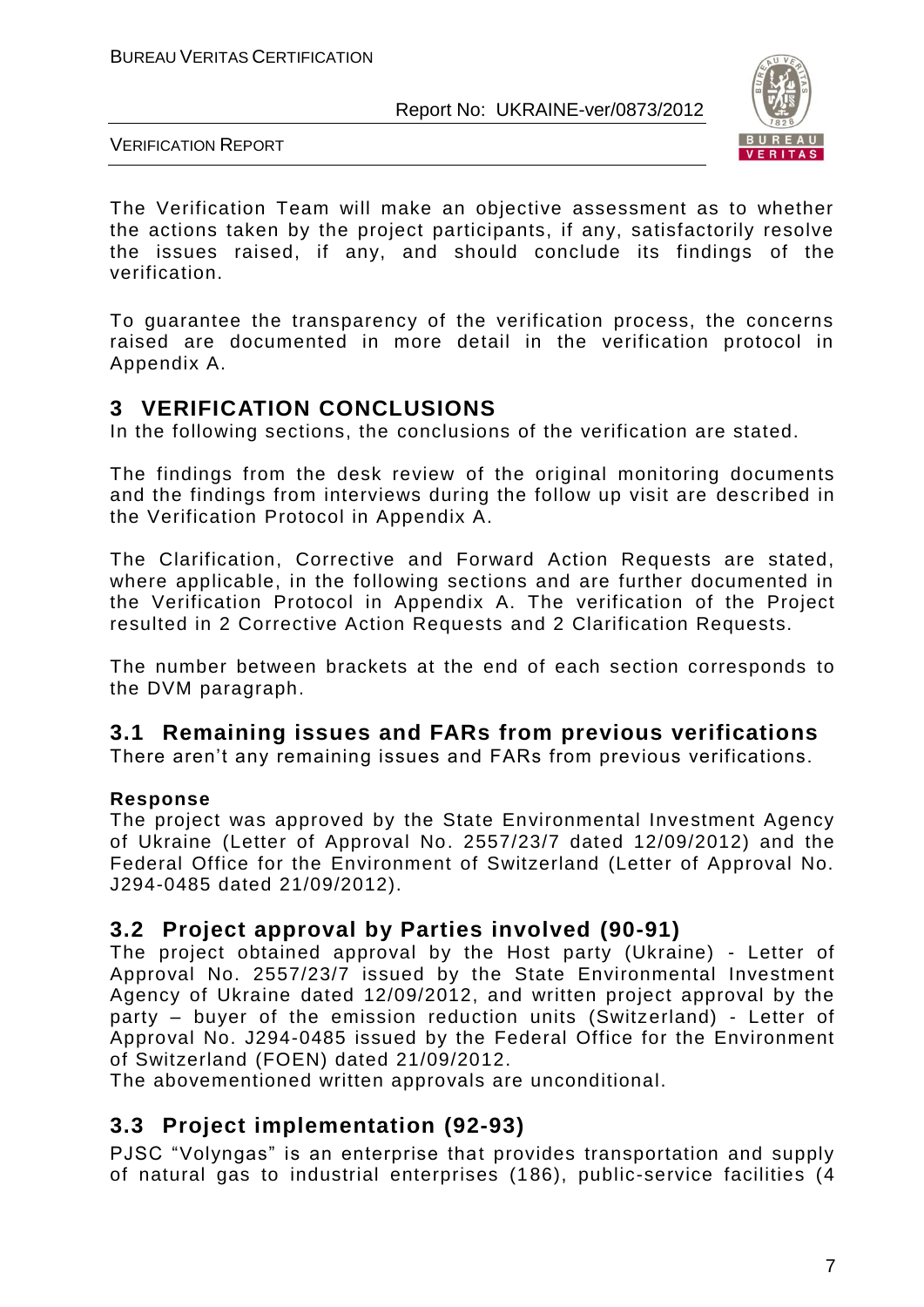

VERIFICATION REPORT

249), and population (317 511 apartments and individual accommodation units) in cities and villages of Volyn region, Ukraine.

The structure of existing tariffs for gas transportation regulated by the state does not take into account the amortization and investment needs of gas distribution enterprises. This leads to a lack of financing for repair works and modernization of gas networks, purchase of proper technological equipment and components, and, as a result, contributes to the increase of methane leaks at PJSC "Volyngas" facilities.

The project activities consist in the reduction of methane leaks that occur as a result of faulty sealing of GDN components of PJSC "Volyngas" (gas equipment of GDPs (CGDPs) and gas fittings of gas pipelines).

Within the framework of the JI project in order to repair methane leaks at gas equipment and gas fittings two types of repairs are applied:

- 1. Complete replacement of old gas equipment and gas fittings with new units.
- 2. Replacement of sealing elements with the use of modern sealing materials, changing the common practice of maintenance and repair on the basis of paronite packing and gaskets made of cotton fibers with fatty treatment and asbestic and graphite filler.

The existing practice of maintenance and repair on the basis of paronite packing and gaskets made of cotton fibers with fatty treatment and asbestic and graphite filler does not give a long-lasting effect of methane leak reduction.

As a result of JI project activities, in addition to methane leak reductions, technical losses of natural gas decreased, a contribution was made to the improvement of environmental situation, and the risk of accidents and explosions was reduced.

According to the PDD version 02 the project boundary includes methane leak spots at gas distribution point (cabinet-type gas distribution point) gas equipment (pressure regulators, steamlined valves, filters etc.) and gas fittings (cranes, gate valves etc.) located at PJSC "Volyngas" gas distribution networks. The project boundary includes gas equipment of GDPs (CGDPs) (1 134 units) and gas fittings (1 519 units). The number of repaired (replaced) GDP (CGDP) gas equipment units and repaired (replaced) gas fittings of PJSC "Volyngas" gas distribution pipelines under the project is provided in Table 2 of this report: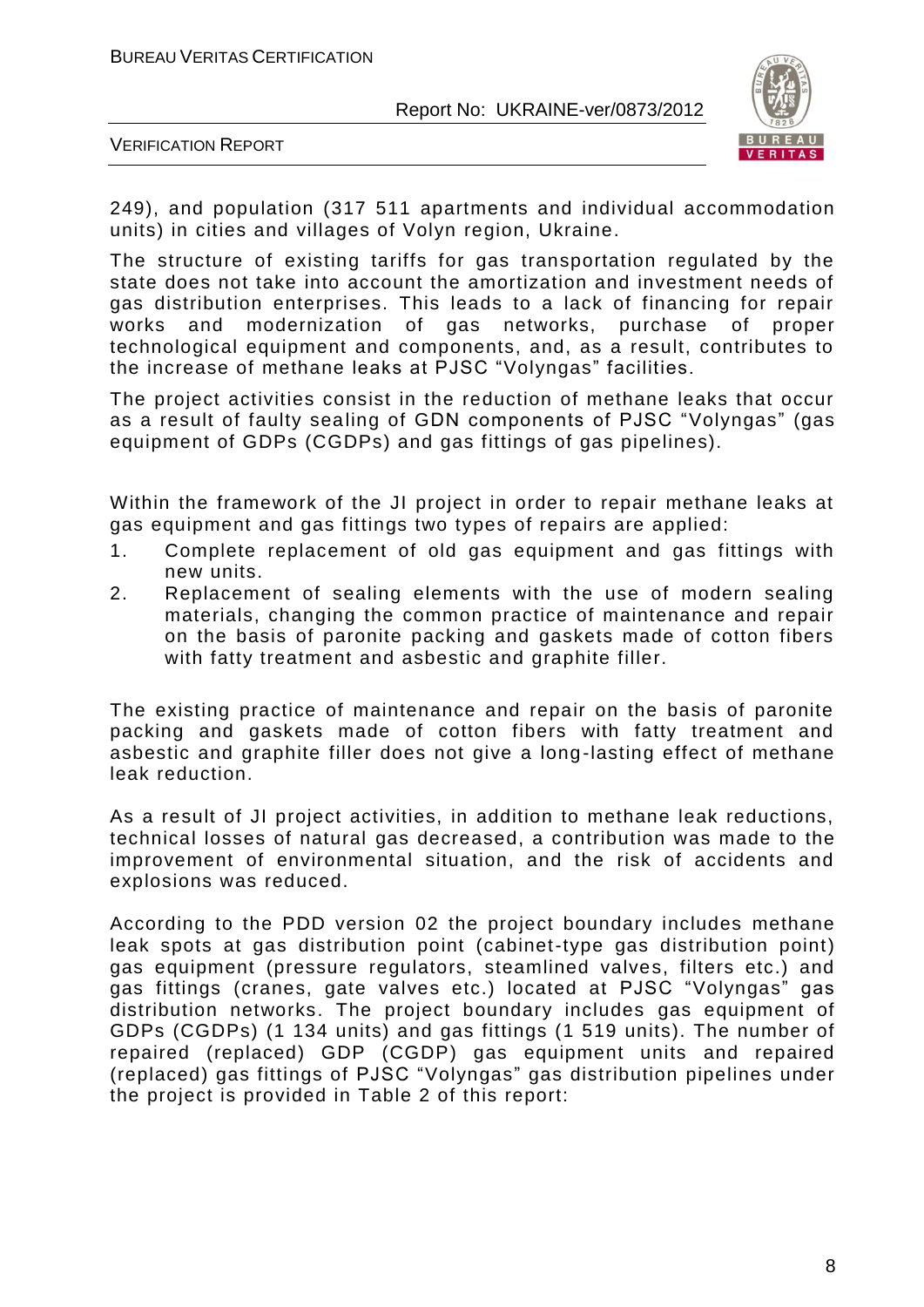

VERIFICATION REPORT

| Table 2 Status of the project implementation |
|----------------------------------------------|
|                                              |

| <b>Period</b>                   | <b>Number of GDPs</b><br>(CGDPs) where gas<br>equipment was<br>reparied (replaced) | <b>Number of repaired</b><br>(replaced) gas<br>fittings at gas<br>distribution<br>networks |
|---------------------------------|------------------------------------------------------------------------------------|--------------------------------------------------------------------------------------------|
| 2005                            | 111                                                                                | 152                                                                                        |
| 2006                            | 285                                                                                | 380                                                                                        |
| 2007                            | 282                                                                                | 379                                                                                        |
| 2008                            | 171                                                                                | 228                                                                                        |
| 2009                            | 231                                                                                | 279                                                                                        |
| 2010                            | 20                                                                                 | 25                                                                                         |
| 2011                            | 21                                                                                 | 44                                                                                         |
| January 2012 - November<br>2012 | 9                                                                                  | 20                                                                                         |
| Total                           | 1130                                                                               | 1507                                                                                       |

Project activities include:

- Implementation of Purposeful Examination and Technical Maintenance (PETM) of GDN components (gas equipment of GDPs (CGDPs) and gas fittings);
- Detection of methane leaks: leak monitoring system at all GDN components (gas equipment of GDPs (CGDPs), gas fittin gs) that are included in the project boundary including repaired methane leaks (elements of GDN repaired as part of the project activity);
- Repair of all leaks detected: repair of leaking GDN components within the project boundary varied from replacement of sealing elements by using new and modern materials to replacement of gas equipment units and gas fittings with new and modern ones .

Project activities of the current monitoring period (July 1, 2012 – November 30, 2012) involve Purposeful Examination and Technical Maintenance (PETM) of all GDP (CGDP) gas equipment and gas fittings that were repaired (replaced) in addition to scheduled repairs in the whole JI project life.

According to the Monitoring Plan provided in the PDD Version 02, current repairs of gas equipment are carried out once a year, and maintenance is performed once per half-year.

Results of measurements of methane leaks at repaired (replaced) GDP (CGDP) equipment and gas fittings of PJSC "Volyngas" gas pipelines do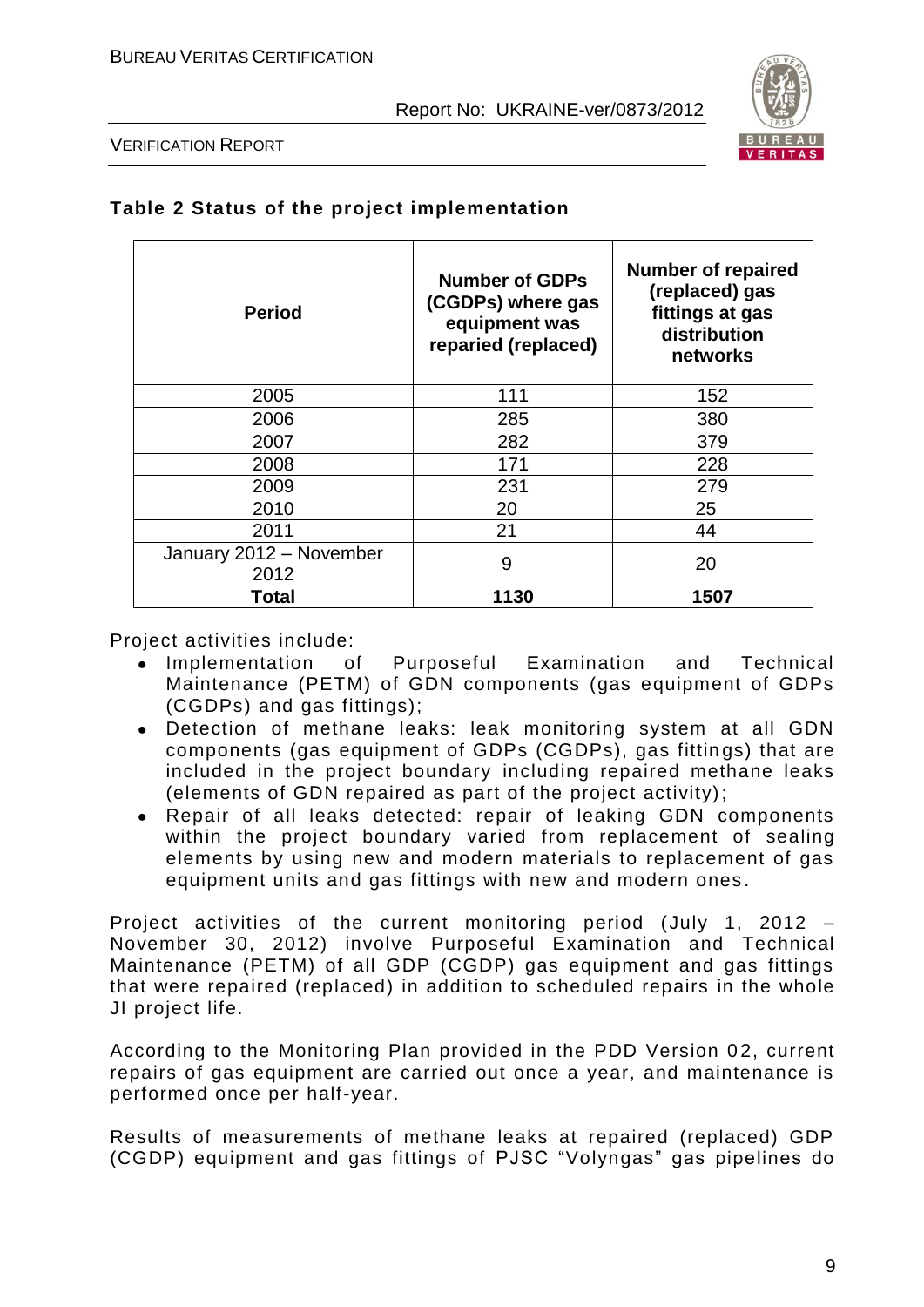

VERIFICATION REPORT

not exceed the leaks that would have occurred in the absence of the project.

The project was in operation for the entire monitoring period – from 01/07/2012 to 30/11/2012.

The identified areas of concern as to the project implementation, project participants' responses and BVC's conclusions are described in Appendix A to this report (refer to CAR 01).

#### **3.4 Compliance of the monitoring plan with the monitoring methodology (94-98)**

The monitoring occurred in accordance with the monitoring plan included in the PDD regarding which the determination has been deemed final and is so listed on the UNFCCC JI website.

For calculating the emission reductions key factors, such as sequence number of GDN component, Global Warming Potential of methane, number of activity (replacement/repair) at GDN component after the presence of APLNG was determined at such component, average mass fraction of methane in the natural gas, natural gas leak factor from GDN component in CLS, natural gas leak factor that corresponds to APLNG for GDN component, time of operation of GDN component under pressure from the beginning of monitoring period "y" to implementation of project activities (repair / replacement) that resulted in the repair of APLNG at such component, time of operation of GDN component under pressure from the moment of implementation of project activities (repair / replacement) that resulted in the repair of APLNG at such component to the end of the monitoring period "y", experience in implementing activities provided by the project, current practice that exists in this field in Ukraine, financial costs and background, legislation, influencing the baseline emissions and the activity level of the project and the emissions as well as risks associated with the project were taken into account, as appropriate.

Data sources used for calculating emission reductions, such as metering equipment – FT-02V1 gas leak indicators, information provided by equipment producers, data of the enterprise, "Methodology for calculation of greenhouse gas emission reductions achieved by above-standard natural gas leak repair at the gas distribution networks" (registration number UkrNTI 0112U00A816 dated 2012) and IPCC are clearly identified, reliable and transparent.

Emission factors, including default emission factors, are selected by carefully balancing accuracy and reasonableness, and appropriately justified of the choice.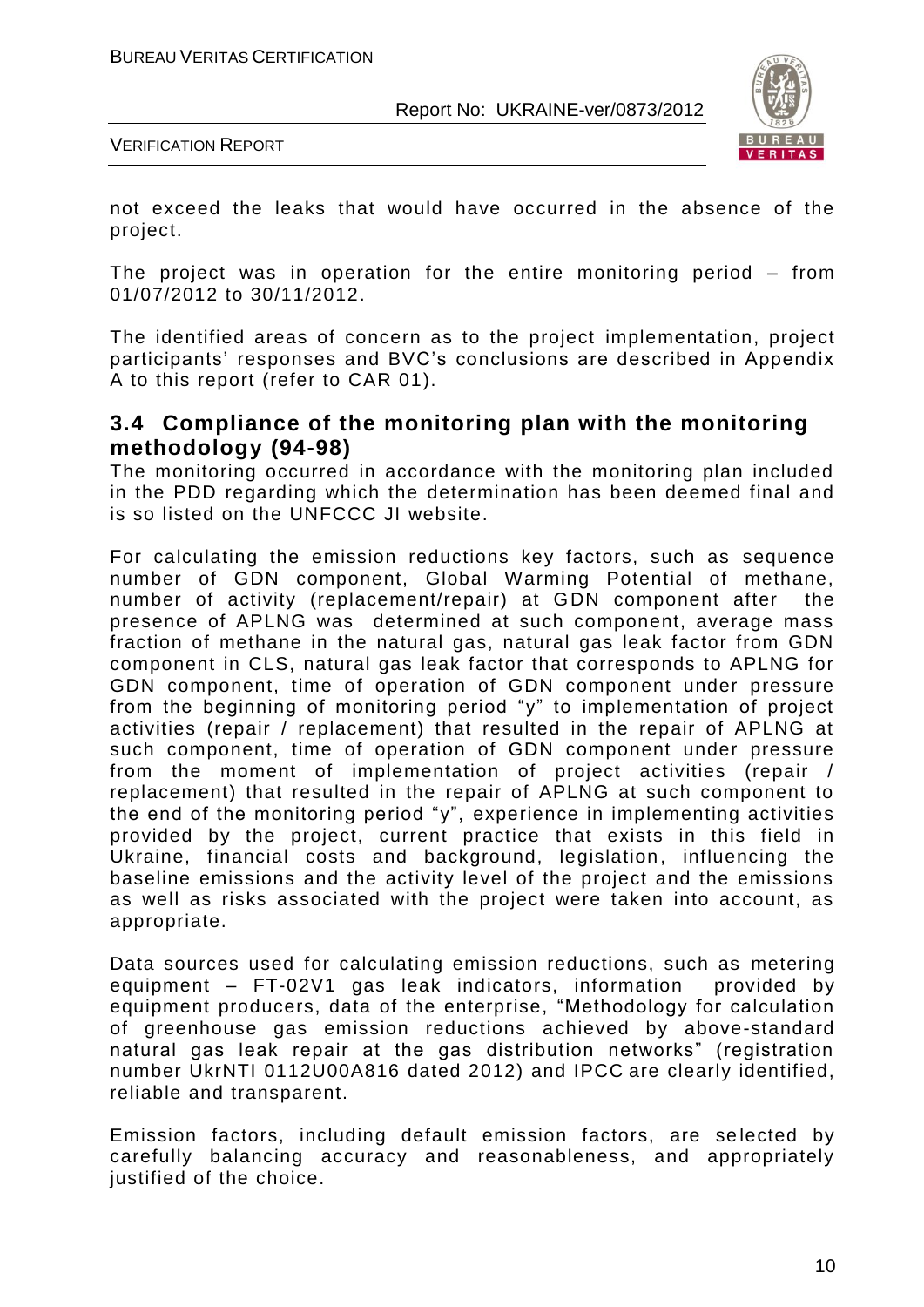

VERIFICATION REPORT

The calculation of emission reductions is based on conservative assumptions and the most plausible scenarios in a transparent manner. The monitoring periods per component of the project are clearly specified in the monitoring report and do not overlap with those for which verifications were already deemed final in the past.

#### **3.5 Revision of monitoring plan (99-100)**

Not applicable.

#### **3.6 Data management (101)**

The data and their sources, provided in the monitoring report, are clearly identified, reliable and transparent.

The implementation of data collection procedures is in accordance with the monitoring plan provided in the PDD, including the quality control and quality assurance procedures.

The function of the monitoring equipment, including its calibration status, is in order.

According to the current Law "On metrology and metrological activity", all metering equipment in Ukraine shall meet the specified requirements of relevant standards and is subject to periodic verification. Calibration of metering equipment is carried out in accordance with the national standards.

Equipment that requires calibration and is used in the monitoring of methane leaks:

• FT-02V1 gas leak detector. Intercalibration period is 1 year;

As a result of verification (calibration) a certificate confirming the technical serviceability of an equipment unit is issued.

The evidence and records used for the monitoring are maintained in a traceable manner.

Coordination of activities of all departments and services of PJSC "Volyngas" relating to the JI project implementation is carried out by the Working Team created pursuant to Decree No.196 dated 17/07/2012. The structure of the Working Team is shown in Figure 1.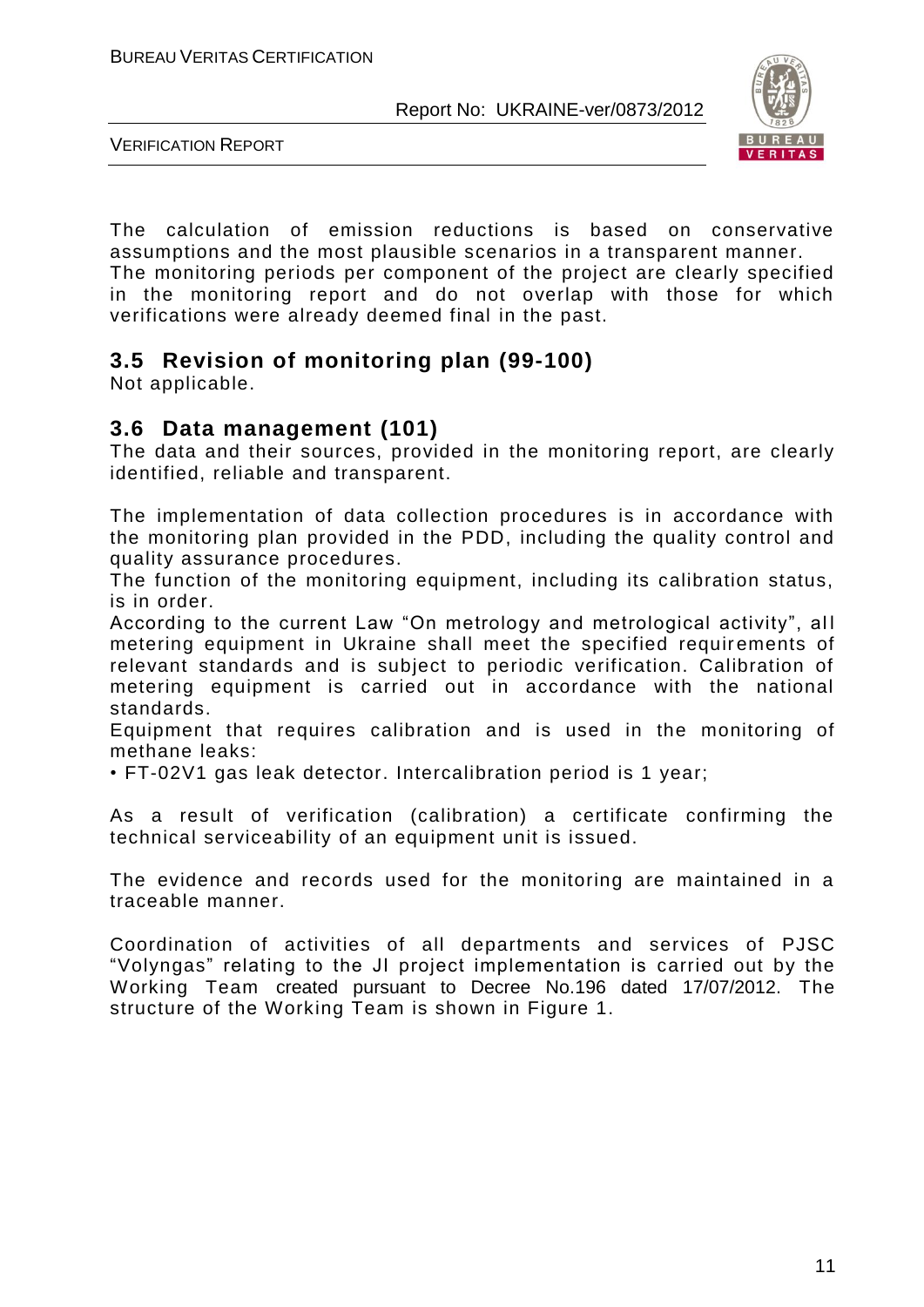

VERIFICATION REPORT



#### **Figure 1 Structure of the Working Team**

Working Team Leader draws up the plan of JI project activities and the amount of resources required based on the obtained information;

Working Team Engineer is responsible for organization of monitoring measurements and repair of leaks;

Working Team Technical Engineer is responsible for collection of all information and conduction of all necessary calculations under the monitoring plan;

Working Team Secretary is responsible for storage, archiving and making a back-up copy of project information.

Working Team Metrologist shall ensure the availability of calibrated metering devices and their maintenance.

All necessary data concerning GHG emission reduction monitoring is archived in paper and/or electronic form and kept till the end of the crediting period and for two years after the latest transaction with emission reduction units.

The Monitoring Report version 02 provides sufficient information on duties assigned, responsibility and authorities concerning implementation and undertaking of monitoring procedures, including data management. The verification team confirms the efficiency of the existing management and operational systems and considers them appropriate for reliable project monitoring.

The identified areas of concern as to data management, project participants' responses and BVC's conclusions are described in Appendix A to this report (refer to CAR 02, CL 01, CL 02).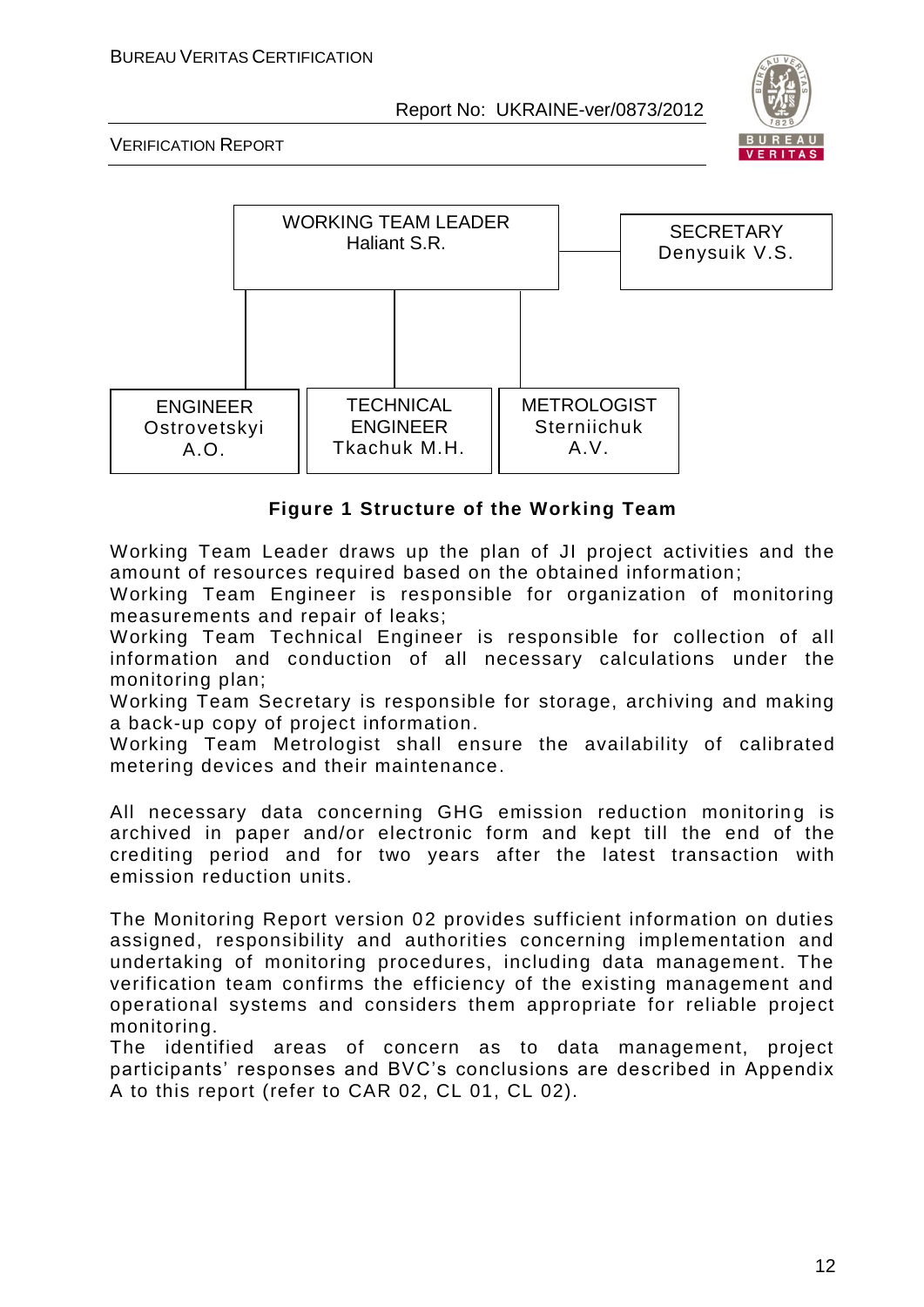

VERIFICATION REPORT

#### **3.7 Verification regarding programmes of activities (102- 110)**

Not applicable.

#### **4 VERIFICATION OPINION**

Bureau Veritas Certification has performed the 3rd periodic verification of the "Reduction of methane leaks on the gas equipment of the gas distribution points and on the gas armature, flanged, thre aded joints of the gas distribution pipelines of PJSC "Volyngas" Project for the period from July 1, 2012 to November 30, 2012, which applies JI specific approach. The verification was performed on the basis of UNFCCC criteria and host country criteria and also on the criteria given to provide for consistent project operations, monitoring and reporting.

The verification consisted of the following three phases: i) desk review of the monitoring report against the project design and the baseline and monitoring plan; ii) follow-up interviews with project stakeholders; iii) resolution of outstanding issues and the issuance of the final verification report and opinion.

PJSC "Volyngas" management is responsible for the preparation of data which serve as the basis for estimation of GHG emission reductions. CEP CARBON EMISSIONS PARTNERS S.A. provides PJSC "Volyngas" with consultative support in the issues relating to organization of data collection and is responsible for developing the monitoring report based on the Project Monitoring Plan included in the final PDD version 02.

Bureau Veritas Certification verified the Project Monitoring Report version 02 for the reporting period of 01/07/2012 - 30/11/2012 as indicated below. Bureau Veritas Certification confirms that the project is implemented as planned and described in approved project design documents. Installed equipment being essential for generating emission reduction runs reliably and is calibrated appropriately. The monitoring system is in place and the project is generating GHG emission reductions.

Emission reductions achieved by the project for the period from 01/07/2012 to 30/11/2012 do not differ significantly from the amount predicted for the same period in the determined PDD. Emission reductions predicted in the determined PDD version 02 and actual emission reductions stated in the MR version 02 are provided in Table 3 of this report.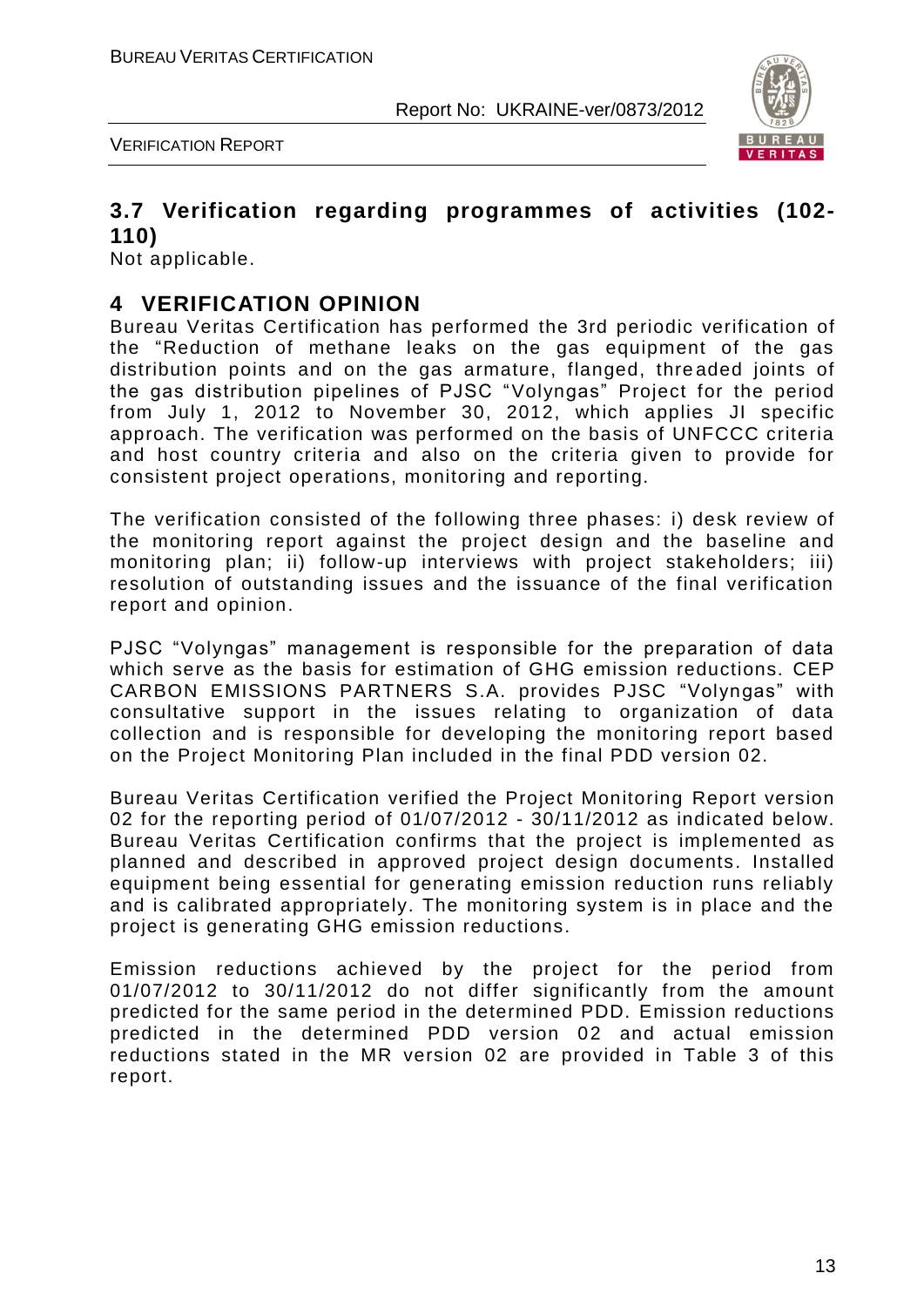

VERIFICATION REPORT

#### **Table 3 Emission reductions predicted in the determined PDD version 02 and actual emission reductions stated in the MR version 02**

| <b>Period</b>             | <b>Estimated</b><br><b>reductions</b><br>determined PDD, t CO <sub>20</sub> | emission   Actual<br><b>GHG</b><br>stated<br><u>in</u> |         | the $\vert$ reductions<br>Monitoring report, t $CO2e$ | <b>GHG</b><br>stated | emission<br>in | the |
|---------------------------|-----------------------------------------------------------------------------|--------------------------------------------------------|---------|-------------------------------------------------------|----------------------|----------------|-----|
| 01/07/2012-<br>30/11/2012 | 224 970                                                                     |                                                        | 226 390 |                                                       |                      |                |     |

The difference is explained by the fact that at the time of PDD writing it was impossible to obtain accurate data necessary for calculation of GHG emission reductions for the current monitoring period. To calculate the GHG emission reductions for the current monitoring period all the necessary information was given and this provided an opportunity to accurately determine the amount of emissions in the baseline and project scenarios. Amount of emission reductions for the period 01/07/2012- 30/11/2012 provided in the determined PDD was calculated by dividing the total annual amount of emission reductions stated in the PDD by 12 (12 months) and multiplying by 5 (5 months).

Bureau Veritas Certification can confirm that the GHG emission reduction is accurately calculated and is free of material errors, omissions, or misstatements. Our opinion relates to the project's GHG emissions and resulting GHG emissions reductions reported and related to the approved project baseline and monitoring, and its associated documents. Based on the information we have seen and evaluated, we confirm, with a reasonable level of assurance, the following statement:

Reporting period: From 01/07/2012 to 30/11/2012

| Baseline emissions         | $\therefore$ 279 732 | tonnes of CO <sub>2</sub> equivalent. |
|----------------------------|----------------------|---------------------------------------|
| Project emissions          | 53 342               | tonnes of CO <sub>2</sub> equivalent. |
| <b>Emission Reductions</b> | $\therefore$ 226 390 | tonnes of CO <sub>2</sub> equivalent. |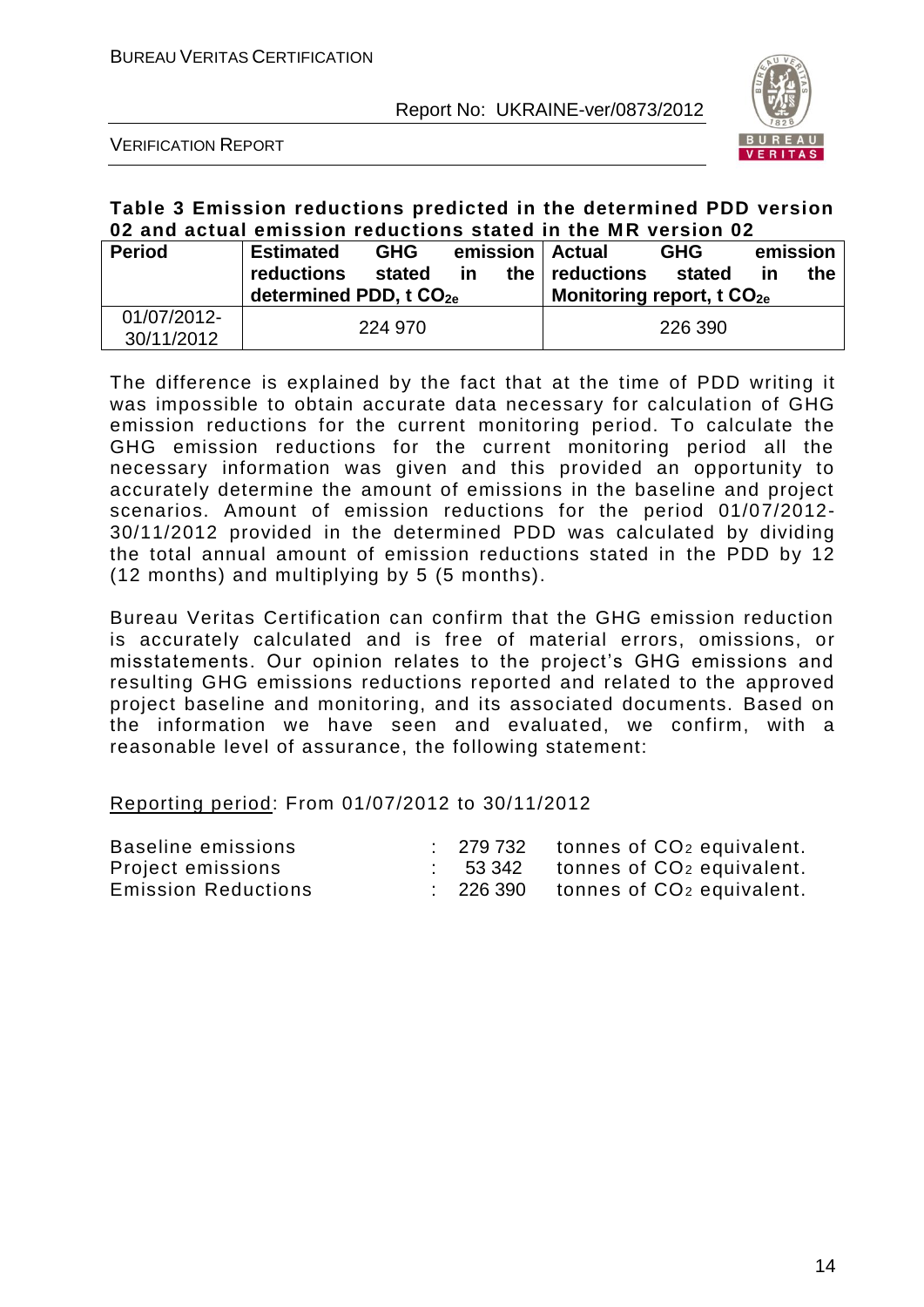

VERIFICATION REPORT

#### **5 REFERENCES**

#### **Category 1 Documents:**

Documents provided by the project participants that relate directly to the GHG components of the project.

|     | The PDD of the JI project "Reduction of methane leaks on the gas                                             |
|-----|--------------------------------------------------------------------------------------------------------------|
|     | equipment of the gas distribution points and on the gas armature,                                            |
| /1/ | flanged, threaded joints of the gas distribution pipelines of PJSC                                           |
|     | "Volyngas", version 02, as of 15/08/2012                                                                     |
|     | Monitoring Report of the JI project "Reduction of methane leaks on                                           |
|     | the gas equipment of the gas distribution points and on the gas                                              |
| /2/ | armature, flanged, threaded joints of the gas distribution pipelines                                         |
|     | of PJSC "Volyngas" for the period of 01/07/2012-30/11/2012,                                                  |
|     | version 01, as of 07/12/2012                                                                                 |
|     | Monitoring Report of the JI project "Reduction of methane leaks on                                           |
|     | the gas equipment of the gas distribution points and on the gas                                              |
| /3/ | armature, flanged, threaded joints of the gas distribution pipelines                                         |
|     | of PJSC "Volyngas" for the period of 01/07/2012-30/11/2012,                                                  |
|     | version 02, as of 12/12/2012                                                                                 |
|     | Annex 1 "Registry of gas distribution points and gas fittings                                                |
|     | included into the project boundary of the JI project "Reduction of                                           |
| /4/ | methane leaks on the gas equipment of the gas distribution points                                            |
|     | and on the gas armature, flanged, threaded joints of the gas                                                 |
|     | distribution pipelines of PJSC "Volyngas"<br>Annex 2 "Registry of repairs of gas distribution points and gas |
|     | fittings included into the project boundary of the JI project                                                |
|     | "Reduction of methane leaks on the gas equipment of the gas                                                  |
| /5/ | distribution points and on the gas armature, flanged, threaded                                               |
|     | joints of the gas distribution pipelines of PJSC "Volyngas" and                                              |
|     | "Registry of locations of GDN components included into the project                                           |
|     | boundary, under the pressure"                                                                                |
|     | Determination Report of the JI project "Reduction of methane leaks                                           |
|     | on the gas equipment of the gas distribution points and on the gas                                           |
| /6/ | armature, flanged, threaded joints of the gas distribution pipelines                                         |
|     | of PJSC "Volyngas", issued by Bureau Veritas Certification Holding                                           |
|     | SAS, No. UKRAINE-det/0598/2012 dated 17/08/2012                                                              |
| /7/ | No. 2557/23/7 issued<br>the<br><b>State</b><br>Letter<br>of<br>Approval<br>by                                |
|     | Environmental Investment Agency of Ukraine as of 12/09/2012                                                  |
| /8/ | Letter of Approval No. J294-0485 issued by the Federal Office for                                            |
|     | the Environment (FOEN) of Switzerland dated 21/09/2012.                                                      |
| /9/ | "Methodology for calculation of greenhouse<br>gas emission                                                   |
|     | reductions achieved by above-standard natural gas leak repair at                                             |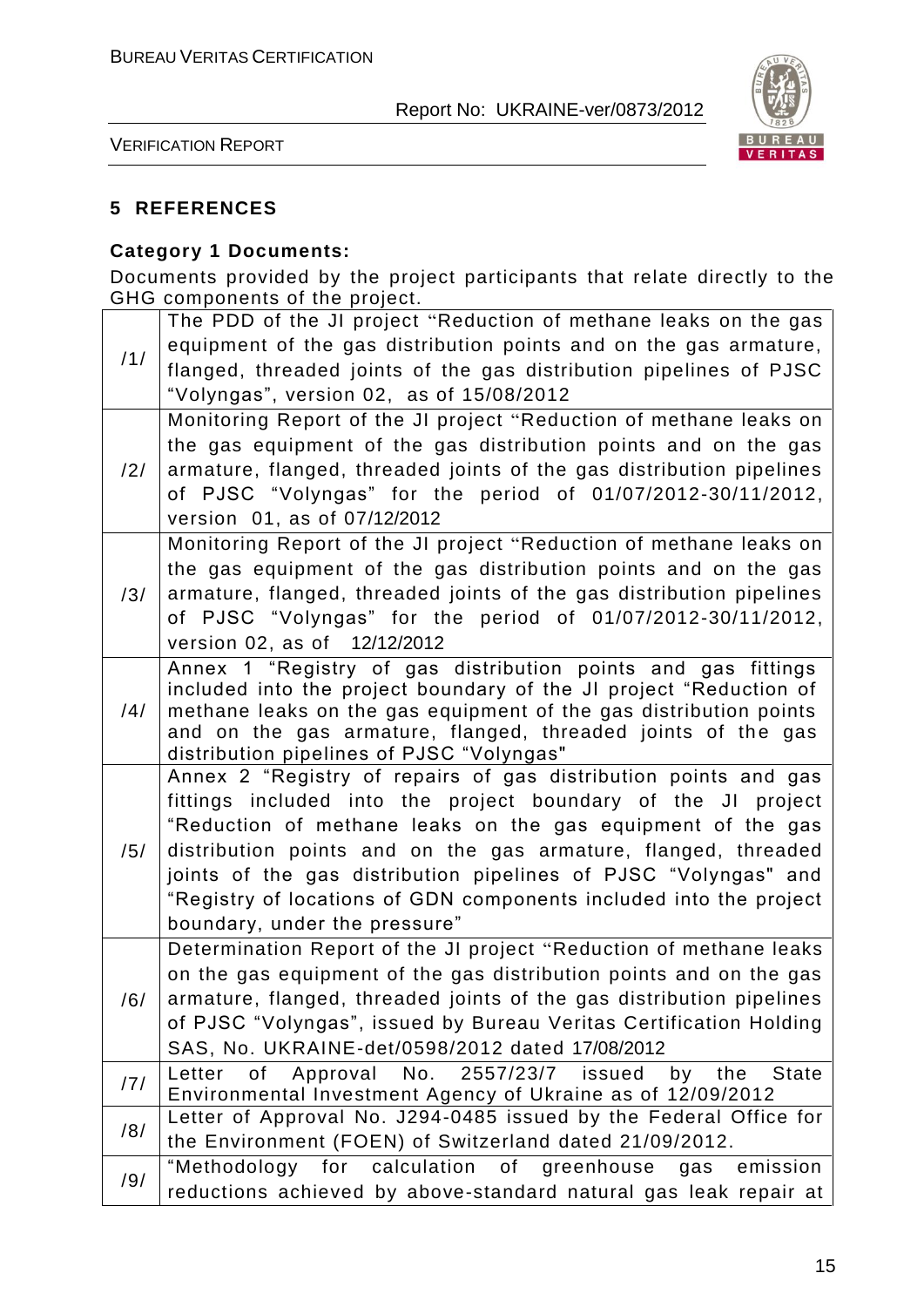

VERIFICATION REPORT

gas distribution networks" that was developed by the Institute of Gas of the National Academy of Sciences of Ukraine (registration number UkrNTI 0112U00A816 dated 2012)

#### **Category 2 Documents:**

Background documents related to the design and/or methodologies employed in the design or other reference documents.

| /1/ | Calibration certificate on working instrument of measurement equipment No. |
|-----|----------------------------------------------------------------------------|
|     | 80469/22 (FP-11.2k gas analyzer) dated 16/05/2012                          |
| /2/ | Passport of FP-11.2k gas analyzer                                          |
| /3/ | Certificate No. 1189 on verification of technical state after repair and   |
|     | maintenance/license XB No. 145 (FTP 02 gas analyzer) dated 21/06/2012      |
| /4/ | Calibration certificate on working instrument of measurement equipment No. |
|     | 80140/28 (FP-11.k gas analyzer) dated 14/02/2012                           |
| /5/ | Photo of measurement work                                                  |
| /6/ | Photo of installed equipment                                               |
| /7/ | Passport of measurement equipment (FP-11.k gas analyzer)                   |

#### **Persons interviewed:**

List persons interviewed during the verification or persons that contributed with other information that are not included in the documents listed above.

|     | <b>Name</b>          | Organization    | <b>Position</b>                                                             |
|-----|----------------------|-----------------|-----------------------------------------------------------------------------|
| /1/ | Haliant S.R.         | PJSC "Volyngas" | First Deputy Chairman of the<br>management board                            |
| /2/ | Denysuik V.S.        | PJSC "Volyngas" | Engineer of production and<br>technical department                          |
| /3/ | Tkachuk M.H.         | PJSC "Volyngas" | Head of gas supply system<br>operation and development<br>department        |
| /4/ | Ostrovetskyi<br>A.O. | PJSC "Volyngas" | Engineer of production and<br>technical department of the<br>$2nd$ category |
| /5/ | Sterniichuk<br>A.V.  | PJSC "Volyngas" | Head of metrology and<br>standardization department                         |
| /6/ | Repinetskyi S.O.     | "CEP" LLC       | Consultant of CEP Carbon<br><b>Emissions Partners S.A.</b>                  |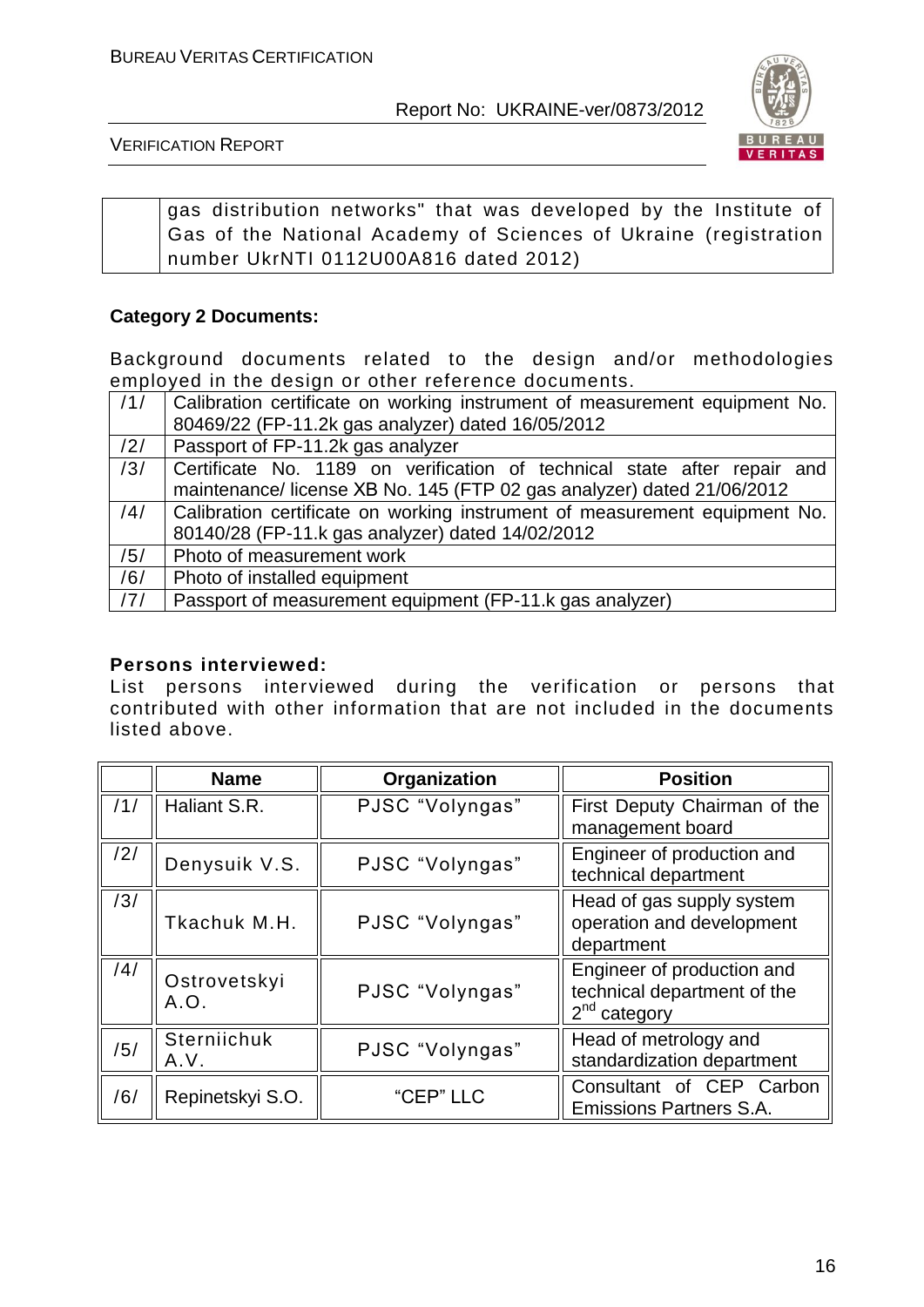

#### VERIFICATION REPORT

#### APPENDIX A: COMPANY PROJECT VERIFICATION PROTOCOL **BUREAU VERITAS CERTIFICATION HOLDING SAS**

#### **JI PROJECT VERIFICATION PROTOCOL**

#### **Check list for verification, according to the JOINT IMPLEMENTATION DETERMINATION AND VERIFICATION MANUAL (Version 01)**

| <b>DVM</b><br>Paragrap<br>h | <b>Check Item</b>                                                                                                                                                                                                                                                              | <b>Initial finding</b>                                                                                                                                                                                                                                                                                                                                                                                                                                                                                                                                                      | <b>Draft</b><br><b>Conclusion</b> | <b>Final</b><br><b>Conclusion</b> |
|-----------------------------|--------------------------------------------------------------------------------------------------------------------------------------------------------------------------------------------------------------------------------------------------------------------------------|-----------------------------------------------------------------------------------------------------------------------------------------------------------------------------------------------------------------------------------------------------------------------------------------------------------------------------------------------------------------------------------------------------------------------------------------------------------------------------------------------------------------------------------------------------------------------------|-----------------------------------|-----------------------------------|
|                             | <b>Project approvals by Parties involved</b>                                                                                                                                                                                                                                   |                                                                                                                                                                                                                                                                                                                                                                                                                                                                                                                                                                             |                                   |                                   |
| 90                          | Has the NFPs of at least one Party involved,<br>other than the host Party, issued a written<br>project approval when submitting the first<br>verification report to the secretariat for<br>publication in accordance with paragraph 38<br>of the JI guidelines, at the latest? | The project has been approved by both parties. The<br>Letters of Approval were presented to the verification<br>team.<br>incorrect. Please, make the necessary corrections.                                                                                                                                                                                                                                                                                                                                                                                                 | OK.                               | OK.                               |
| 91                          | Are all the written project approvals by<br>Parties involved unconditional?                                                                                                                                                                                                    | Yes, all the written project approvals by Parties<br>involved are unconditional.                                                                                                                                                                                                                                                                                                                                                                                                                                                                                            | <b>OK</b>                         | OK                                |
|                             | <b>Project implementation</b>                                                                                                                                                                                                                                                  |                                                                                                                                                                                                                                                                                                                                                                                                                                                                                                                                                                             |                                   |                                   |
| 92                          | Has the project been implemented in<br>accordance with the PDD regarding which<br>the determination has been deemed final<br>and is so listed on the UNFCCC JI website?                                                                                                        | Yes, the project has been implemented in accordance<br>with the PDD, which is listed on the UNFCCC JI<br>website.<br>According to the PDD version 02 the project boundary<br>includes methane leak spots at gas distribution point<br>(cabinet-type gas distribution point) gas equipment<br>(pressure regulators, steamlined valves, filters etc.)<br>and gas fittings (cranes, gate valves etc.) located at<br>PJSC "Volyngas" gas distribution networks. The<br>project boundary includes gas equipment of GDPs<br>(CGDPs) (1 134 units) and gas fittings (1 519 units). | <b>OK</b>                         | OK                                |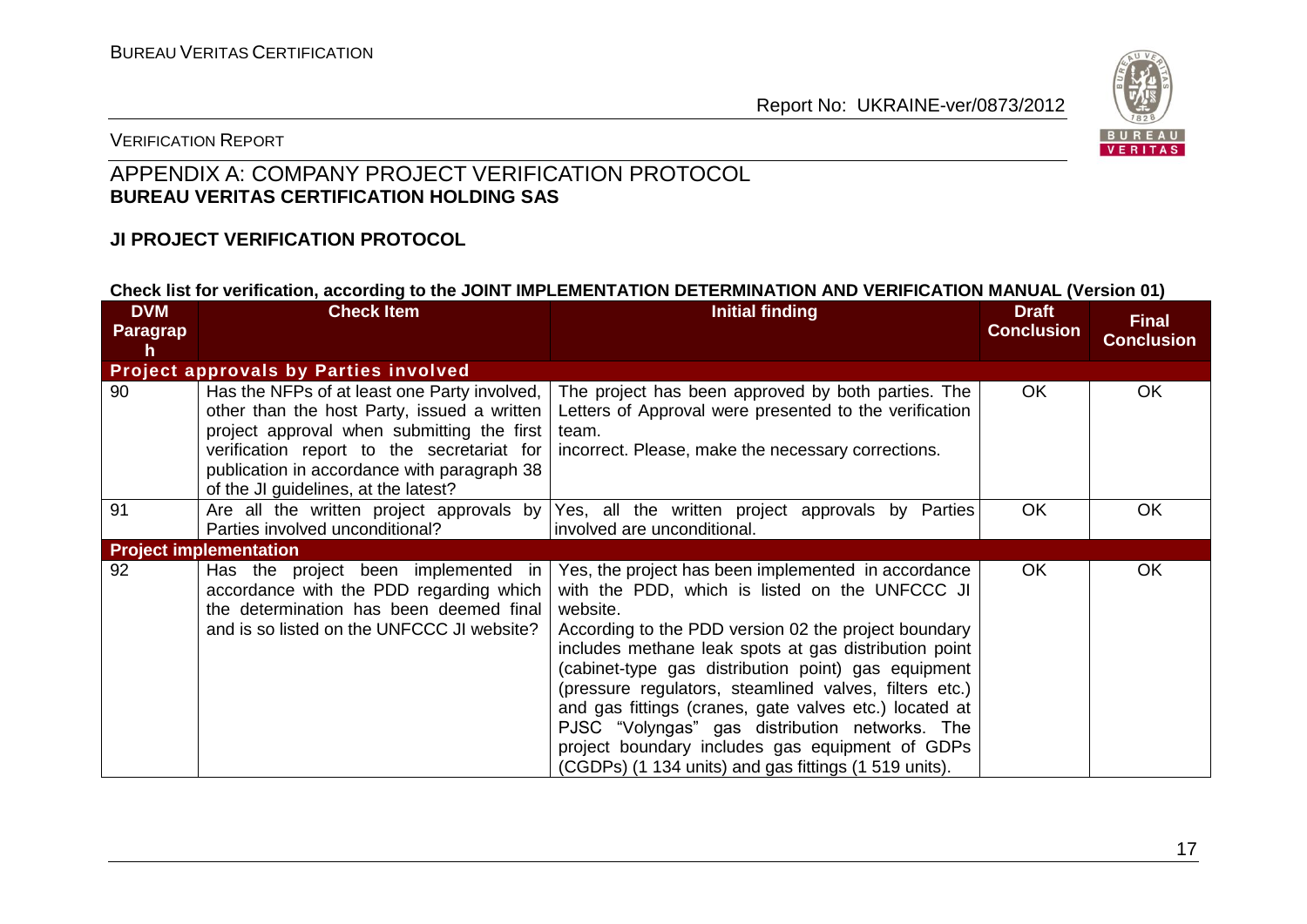

#### **DVM Paragrap h Check Item Initial finding Initial finding Draft Conclusion Final Conclusion** Project activities of the current monitoring period (July 1, 2012 – November 30, 2012) involve Purposeful Examination and Technical Maintenance (PETM) of all GDP (CGDP) gas equipment and gas fittings that were repaired (replaced) in addition to scheduled repairs in the whole JI project life. 93 What is the status of operation of the project during the monitoring period? The Project has been operational for the whole monitoring period, which is 01/07/2012-30/11/2012. **CAR 01.** The period monitored in 2012 is specified incorrectly in Table 2 of MR. **CAR 01** OK **Compliance with monitoring plan** 94 Did the monitoring occur in accordance with the monitoring plan included in the PDD the monitoring plan included in the PDD regarding regarding which the determination has been deemed final and is so listed on the UNFCCC JI website? Yes, the monitoring was carried out in accordance with which the determination has been deemed final and is so listed on the UNFCCC JI website. OK OK 95 (a) For calculating the emission reductions or enhancements of net removals, were key factors, e.g. those listed in 23 (b) (i)-(vii) above, influencing the baseline emissions or net removals and the activity level of the project and the emissions or removals as well as risks associated with the project taken into account, as appropriate? For calculating the emission reductions key factors, such as sequence number of GDN component, Global Warming Potential of methane, number of activity (replacement/repair) at GDN component after the presence of APLNG was determined at such component, average mass fraction of methane in the natural gas, natural gas leak factor from GDN component in CLS, natural gas leak factor that corresponds to APLNG for GDN component, time of operation of GDN component under pressure from the beginning of monitoring period "y" to implementation of project activities (repair / replacement) that resulted OK OK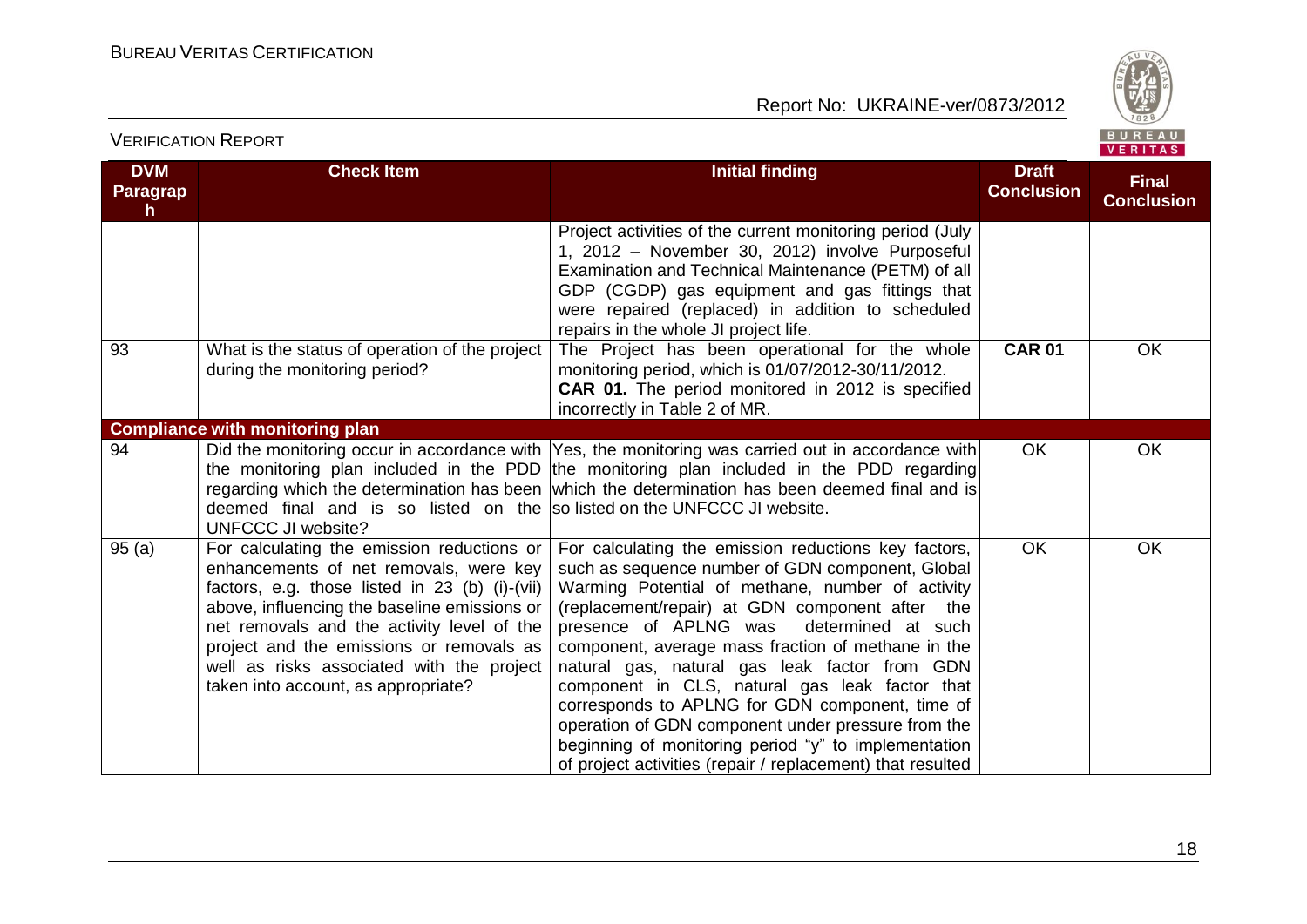

| <b>DVM</b><br><b>Paragrap</b><br>h. | <b>Check Item</b>                                                                                                                                                                       | <b>Initial finding</b>                                                                                                                                                                                                                                                                                                                                                                                                                                                                                                                                                                                                                                          | <b>Draft</b><br><b>Conclusion</b> | <b>Final</b><br><b>Conclusion</b> |
|-------------------------------------|-----------------------------------------------------------------------------------------------------------------------------------------------------------------------------------------|-----------------------------------------------------------------------------------------------------------------------------------------------------------------------------------------------------------------------------------------------------------------------------------------------------------------------------------------------------------------------------------------------------------------------------------------------------------------------------------------------------------------------------------------------------------------------------------------------------------------------------------------------------------------|-----------------------------------|-----------------------------------|
|                                     |                                                                                                                                                                                         | in the repair of APLNG at such component, time of<br>operation of GDN component under pressure from the<br>moment of implementation of project activities (repair /<br>replacement) that resulted in the repair of APLNG at<br>such component to the end of the monitoring period<br>"y", experience in implementing activities provided by<br>the project, current practice that exists in this field in<br>Ukraine, financial costs and background, legislation,<br>influencing the baseline emissions and the activity<br>level of the project and the emissions as well as risks<br>associated with the project were taken into account,<br>as appropriate. |                                   |                                   |
| 95(b)                               | Are data sources used for calculating<br>emission reductions or enhancements of net<br>removals clearly identified, reliable and<br>transparent?                                        | Yes, data sources used for calculating emission<br>reductions or enhancements of net removals are<br>clearly identified, reliable and transparent                                                                                                                                                                                                                                                                                                                                                                                                                                                                                                               | <b>OK</b>                         | OK                                |
| 95(c)                               | removals, selected by carefully balancing selected by carefully balancing<br>and<br>reasonableness,<br>accuracy<br>appropriately justified of the choice?                               | Are emission factors, including default Yes, emission factors, including default emission<br>emission factors, if used for calculating the factors, that are used for calculating the emission<br>emission reductions or enhancements of net reductions or enhancements of net removals, are<br>accuracy<br>and<br>and reasonableness, and appropriately justified of the<br>choice.                                                                                                                                                                                                                                                                            | <b>OK</b>                         | OK                                |
| 95(d)                               | Is the calculation of emission reductions or<br>enhancements of net removals based on<br>conservative assumptions and the most<br>plausible<br>scenarios in a<br>transparent<br>manner? | The calculation of emission reductions is based on<br>conservative assumptions and the most plausible<br>scenarios in a transparent manner.                                                                                                                                                                                                                                                                                                                                                                                                                                                                                                                     | <b>OK</b>                         | OK                                |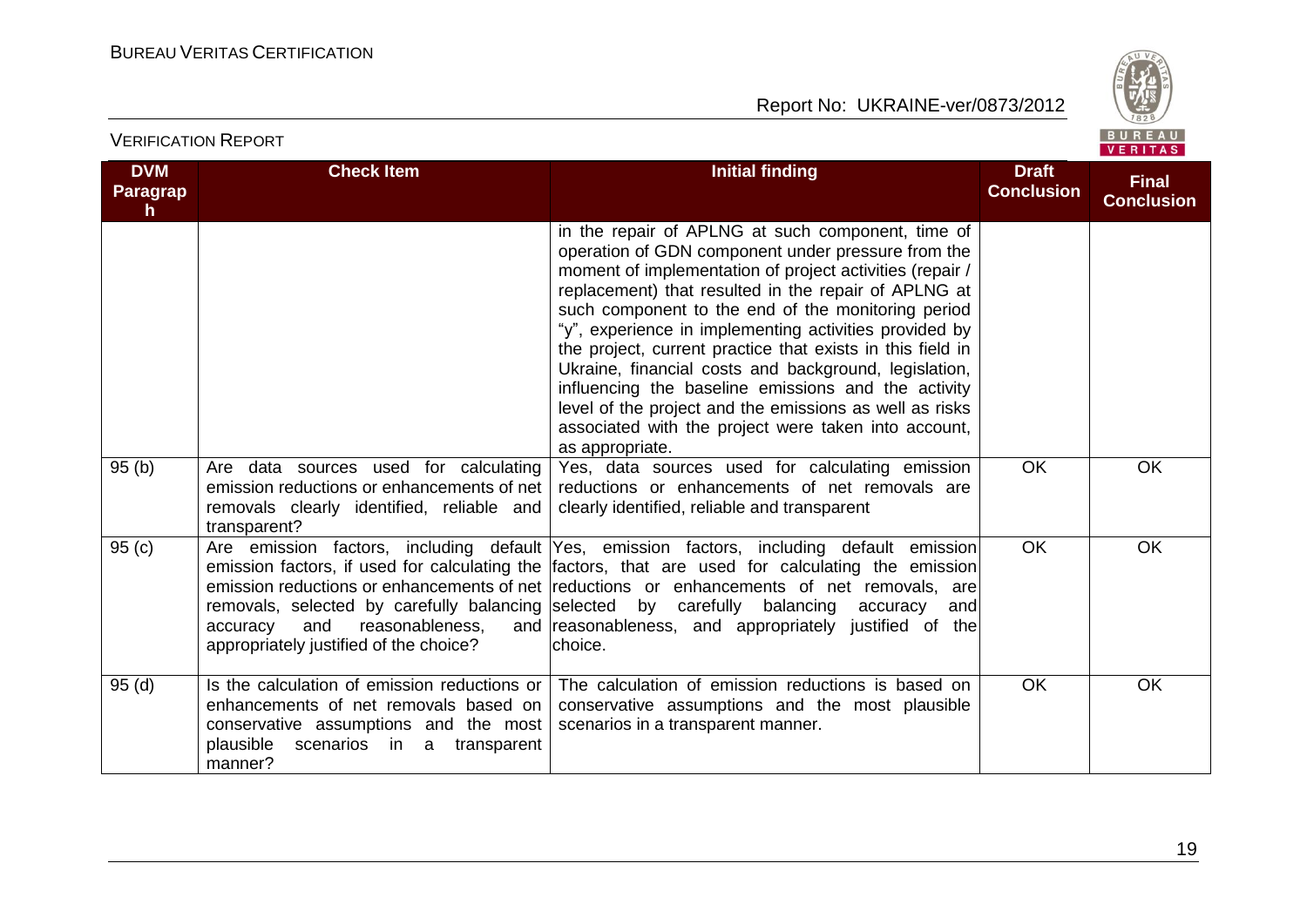

| <b>VERIFICATION REPORT</b>                                           |                                                                                                                                                                                                                                                                                                                                               |                        |                                   | BUREAU<br>VERITAS                 |  |  |
|----------------------------------------------------------------------|-----------------------------------------------------------------------------------------------------------------------------------------------------------------------------------------------------------------------------------------------------------------------------------------------------------------------------------------------|------------------------|-----------------------------------|-----------------------------------|--|--|
| <b>DVM</b><br>Paragrap<br>h.                                         | <b>Check Item</b>                                                                                                                                                                                                                                                                                                                             | <b>Initial finding</b> | <b>Draft</b><br><b>Conclusion</b> | <b>Final</b><br><b>Conclusion</b> |  |  |
|                                                                      | Applicable to JI SSC projects only                                                                                                                                                                                                                                                                                                            |                        |                                   |                                   |  |  |
| 96                                                                   | Is the relevant threshold to be classified as<br>JI SSC project not exceeded during the<br>monitoring period on an annual average<br>basis?<br>If the threshold is exceeded, is the<br>emission<br>reduction<br>maximum<br>level<br>estimated in the PDD for the JI SSC project<br>or the bundle for the monitoring period<br>determined?     | N/a                    | N/a                               | N/a                               |  |  |
|                                                                      | Applicable to bundled JI SSC projects only                                                                                                                                                                                                                                                                                                    |                        |                                   |                                   |  |  |
| 97(a)                                                                | Has the composition of the bundle not<br>changed from that is stated in F-JI-<br><b>SSCBUNDLE?</b>                                                                                                                                                                                                                                            | N/a                    | N/a                               | N/a                               |  |  |
| 97(b)                                                                | If the determination was conducted on the<br>basis of an overall monitoring plan, have the<br>project participants submitted a common<br>monitoring report?                                                                                                                                                                                   | N/a                    | N/a                               | N/a                               |  |  |
| 98                                                                   | If the monitoring is based on a monitoring<br>that provides for overlapping<br>plan<br>monitoring periods, are the monitoring<br>periods per component of the project clearly<br>specified in the monitoring report?<br>Do the monitoring periods not overlap with<br>those for which verifications were already<br>deemed final in the past? | N/a                    | N/a                               | N/a                               |  |  |
| <b>Revision of monitoring plan</b>                                   |                                                                                                                                                                                                                                                                                                                                               |                        |                                   |                                   |  |  |
| Applicable only if monitoring plan is revised by project participant |                                                                                                                                                                                                                                                                                                                                               |                        |                                   |                                   |  |  |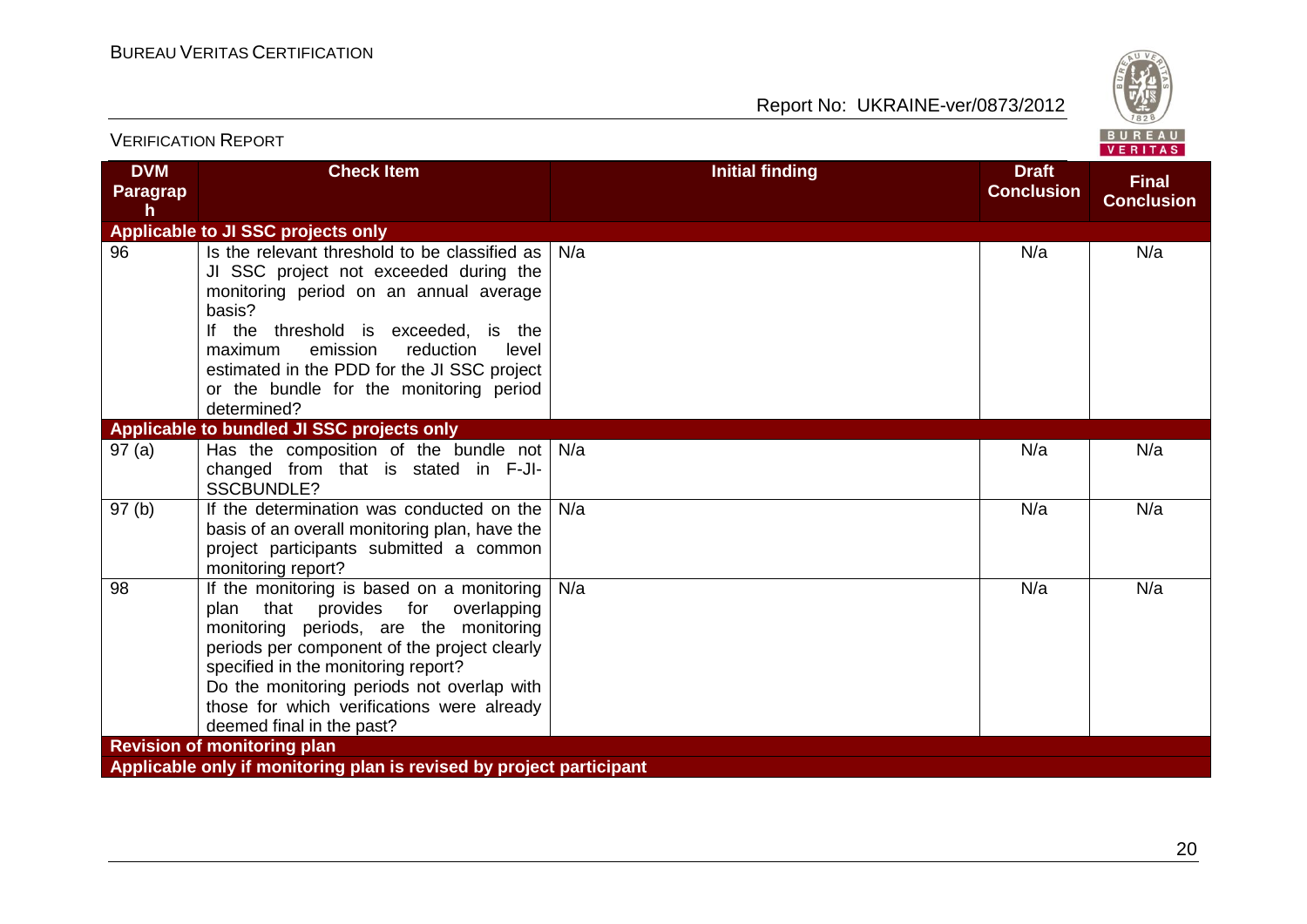

| <b>VERIFICATION REPORT</b>                    |                                                                                                                                                                                                                                                                         |                                                                                                                                                                                                                                                                                             | BUREAU<br>VERITAS                 |                                   |
|-----------------------------------------------|-------------------------------------------------------------------------------------------------------------------------------------------------------------------------------------------------------------------------------------------------------------------------|---------------------------------------------------------------------------------------------------------------------------------------------------------------------------------------------------------------------------------------------------------------------------------------------|-----------------------------------|-----------------------------------|
| <b>DVM</b><br><b>Paragrap</b><br>$\mathsf{h}$ | <b>Check Item</b>                                                                                                                                                                                                                                                       | <b>Initial finding</b>                                                                                                                                                                                                                                                                      | <b>Draft</b><br><b>Conclusion</b> | <b>Final</b><br><b>Conclusion</b> |
| 99(a)                                         | Did the project participants provide an N/a<br>appropriate justification for the proposed<br>revision?                                                                                                                                                                  |                                                                                                                                                                                                                                                                                             | N/a                               | N/a                               |
| 99 (b)                                        | Does the proposed revision improve the<br>accuracy and/or applicability of information<br>collected<br>compared to the original<br>monitoring plan without changing conformity<br>with the relevant rules and regulations for<br>the establishment of monitoring plans? | N/a                                                                                                                                                                                                                                                                                         | N/a                               | N/a                               |
| Data management                               |                                                                                                                                                                                                                                                                         |                                                                                                                                                                                                                                                                                             |                                   |                                   |
| 101(a)                                        | Is the implementation of data collection<br>procedures in accordance<br>with the<br>monitoring plan, including the quality control<br>and quality assurance procedures?                                                                                                 | The implementation of data collection procedures is in<br>accordance with the monitoring plan, including the<br>quality control and quality assurance procedures.<br>CAR 02. Specify the data of order of creating a<br>working group in Section B.2.1 of MR.                               | <b>CAR 02</b>                     | OK                                |
| 101(b)                                        | Is the function of the monitoring equipment,<br>including its calibration status, is in order?                                                                                                                                                                          | Yes, the function of the monitoring equipment,<br>including its calibration status is in order.<br>CL 01. Please, provide the documentation on<br>procedure of calibration of measuring equipment.                                                                                          | <b>CL 01</b>                      | OK                                |
| 101(c)                                        | Are the evidence and records used for the<br>maintained in a traceable<br>monitoring<br>manner?                                                                                                                                                                         | Yes, the evidence and records used for the monitoring<br>are maintained in a traceable manner.                                                                                                                                                                                              | OK                                | OK                                |
| $101$ (d)                                     | Is the data collection and management<br>system for the project in accordance with<br>the monitoring plan?                                                                                                                                                              | The data collection and management system for the<br>project is in accordance with the monitoring plan.<br>The Verification Team confirms the effectiveness of<br>existing management system and operating system<br>and considers them suitable for reliable monitoring of<br>the project. | <b>CL 02</b>                      | OK                                |

#### 21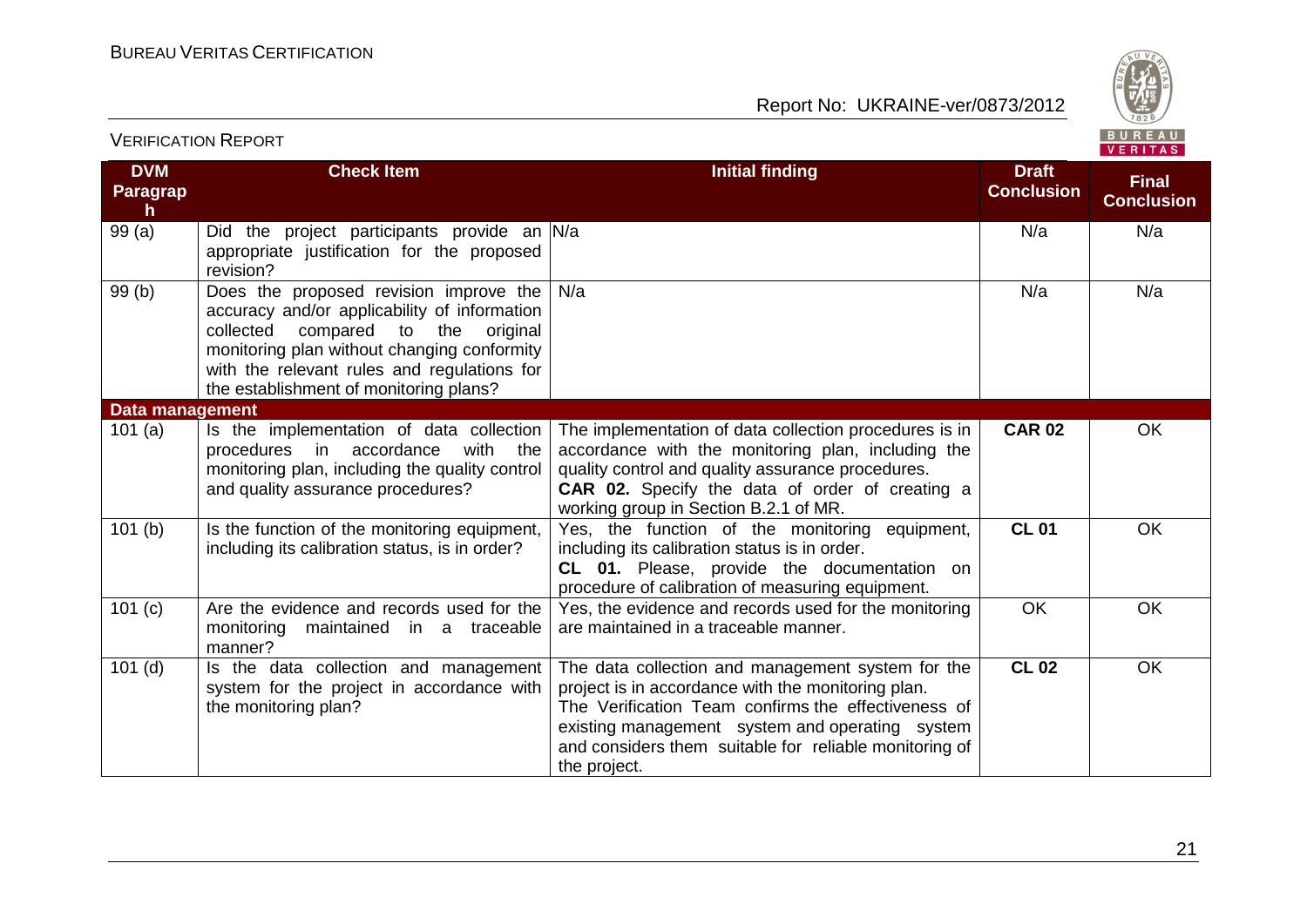

| <b>DVM</b><br>Paragrap<br>h | <b>Check Item</b>                                                                                                                                                                                                                                                                                                                                                        | <b>Initial finding</b>                                                    | <b>Draft</b><br><b>Conclusion</b> | <b>Final</b><br><b>Conclusion</b> |
|-----------------------------|--------------------------------------------------------------------------------------------------------------------------------------------------------------------------------------------------------------------------------------------------------------------------------------------------------------------------------------------------------------------------|---------------------------------------------------------------------------|-----------------------------------|-----------------------------------|
|                             |                                                                                                                                                                                                                                                                                                                                                                          | CL 02. Please, check the numbering of tables and<br>references in the MR. |                                   |                                   |
|                             | Verification regarding programs of activities (additional elements for assessment)                                                                                                                                                                                                                                                                                       |                                                                           |                                   |                                   |
| 102                         | Is any JPA that has not been added to the<br>JI PoA not verified?                                                                                                                                                                                                                                                                                                        | N/a                                                                       | N/a                               | N/a                               |
| 103                         | Is the verification based on the monitoring<br>reports of all JPAs to be verified?                                                                                                                                                                                                                                                                                       | N/a                                                                       | N/a                               | N/a                               |
| 103                         | Does the verification ensure the accuracy<br>and conservativeness of the emission<br>reductions or enhancements of removals<br>generated by each JPA?                                                                                                                                                                                                                    | N/a                                                                       | N/a                               | N/a                               |
| 104                         | Does the monitoring period not overlap with<br>previous monitoring periods?                                                                                                                                                                                                                                                                                              | N/a                                                                       | N/a                               | N/a                               |
| 105                         | If the AIE learns of an erroneously included<br>JPA, has the AIE informed the JISC of its<br>findings in writing?                                                                                                                                                                                                                                                        | N/a                                                                       | N/a                               | N/a                               |
|                             | Applicable to sample-based approach only                                                                                                                                                                                                                                                                                                                                 |                                                                           |                                   |                                   |
| 106                         | Does the sampling plan prepared by the<br>AIE:<br>(a) Describe its sample selection, taking into<br>account that:<br>(i) For each verification that uses a<br>sample-based approach, the sample<br>selection<br>shall<br>be<br>sufficiently<br>representative of the JPAs in the JI<br>Project. Such extrapolation to all JPAs<br>identified for that verification<br>is | N/a                                                                       | N/a                               | N/a                               |

VERIFICATION REPORT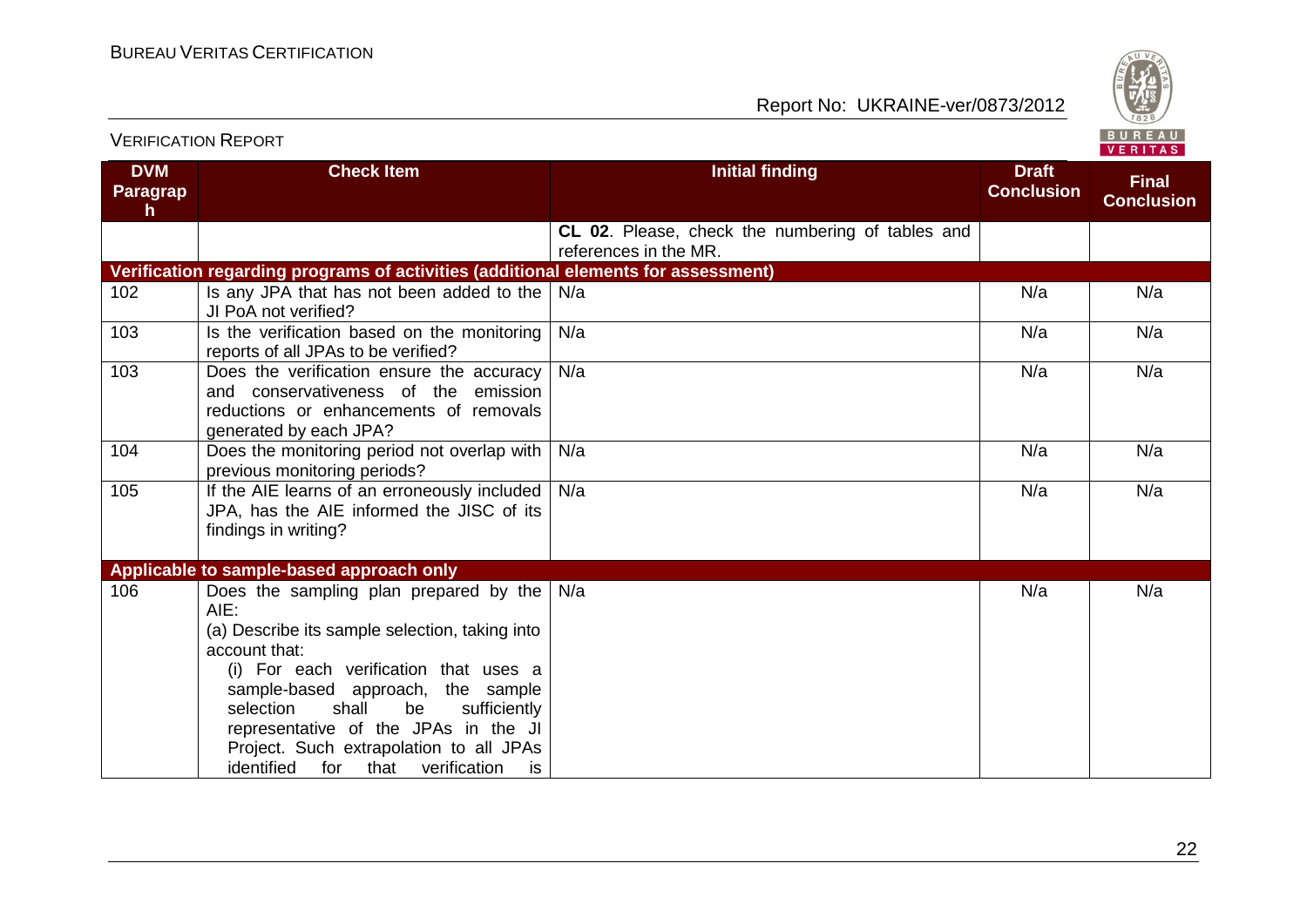

|                              |                                                                                                                                                                                                                                                                                                                                                                                                                                                                                                                                                          |                        |                                   | $V$ Entires                       |
|------------------------------|----------------------------------------------------------------------------------------------------------------------------------------------------------------------------------------------------------------------------------------------------------------------------------------------------------------------------------------------------------------------------------------------------------------------------------------------------------------------------------------------------------------------------------------------------------|------------------------|-----------------------------------|-----------------------------------|
| <b>DVM</b><br>Paragrap<br>h. | <b>Check Item</b>                                                                                                                                                                                                                                                                                                                                                                                                                                                                                                                                        | <b>Initial finding</b> | <b>Draft</b><br><b>Conclusion</b> | <b>Final</b><br><b>Conclusion</b> |
|                              | reasonable,<br>taking<br>into<br>account<br>differences among the characteristics of<br>JPAs, such as:<br>- The types of JPAs;<br>- The complexity of the applicable<br>technologies and/or measures used;<br>- The geographical location of each JPA;<br>- The amounts of expected emission<br>reductions of the JPAs being verified;<br>- The number of JPAs for which<br>emission reductions are being verified;<br>- The length of monitoring periods of the<br>JPAs being verified; and<br>The samples selected for prior<br>verifications, if any? |                        |                                   |                                   |
| 107                          | Is the sampling plan ready for publication<br>through the secretariat along with the<br>verification<br>report<br>and<br>supporting<br>documentation?                                                                                                                                                                                                                                                                                                                                                                                                    | N/a                    | N/a                               | N/a                               |
| 108                          | Has the AIE made site inspections of at<br>least the square root of the number of total<br>JPAs, rounded to the upper whole number?<br>If the AIE makes no site inspections or<br>fewer site inspections than the square root<br>of the number of total JPAs, rounded to the<br>upper whole number, then does the AIE                                                                                                                                                                                                                                    | N/a                    | N/a                               | N/a                               |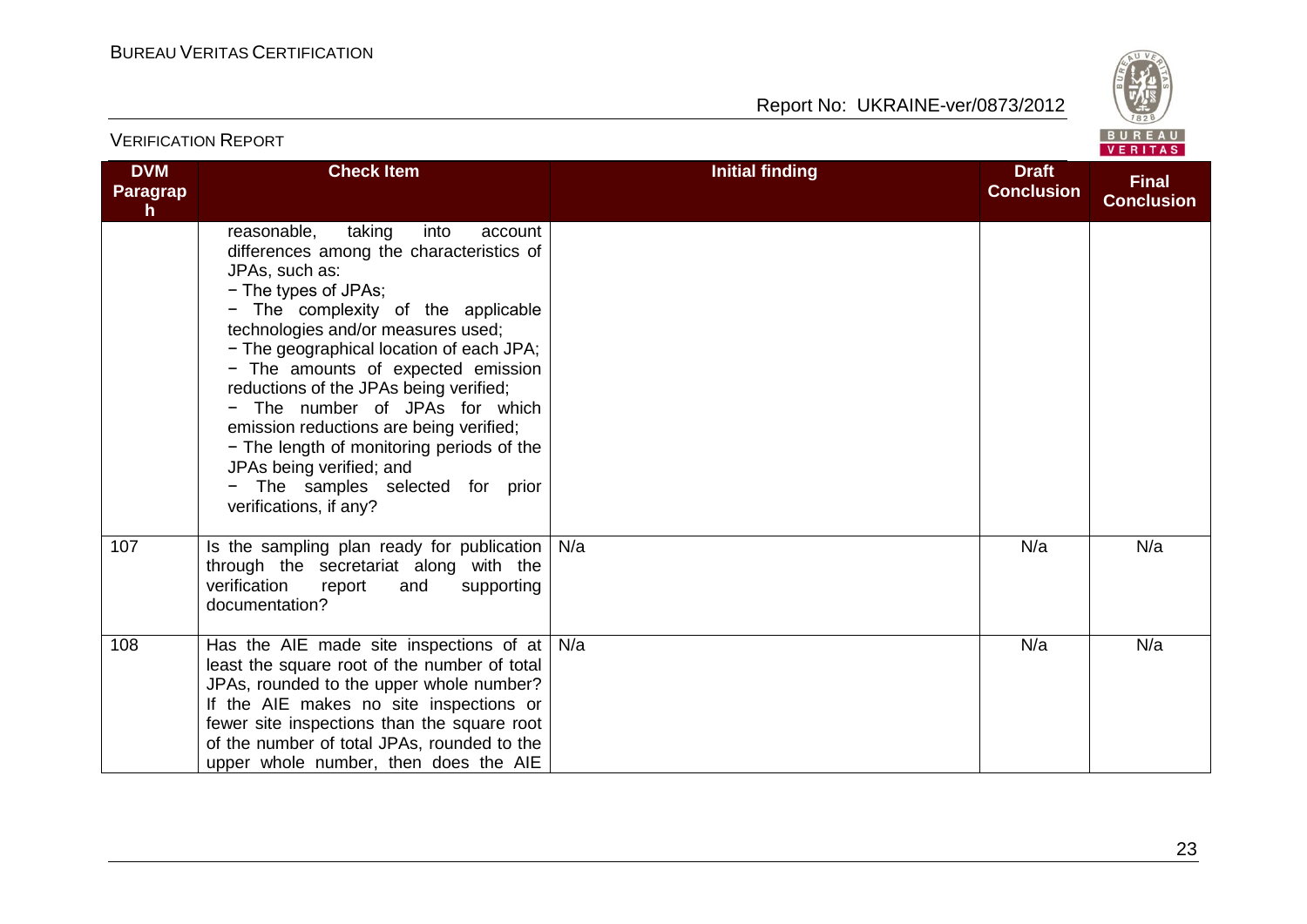

VERIFICATION REPORT

**BUREAU** 

|                                     |                                                                                                                                                                                                                       |                 |                                   | ________                          |
|-------------------------------------|-----------------------------------------------------------------------------------------------------------------------------------------------------------------------------------------------------------------------|-----------------|-----------------------------------|-----------------------------------|
| <b>DVM</b><br><b>Paragrap</b><br>h. | <b>Check Item</b>                                                                                                                                                                                                     | Initial finding | <b>Draft</b><br><b>Conclusion</b> | <b>Final</b><br><b>Conclusion</b> |
|                                     | provide a reasonable explanation<br>and<br>justification?                                                                                                                                                             |                 |                                   |                                   |
| 109                                 | the sampling plan available<br>ls.<br>for l<br>submission to the secretariat for the JISC.s<br>ex ante assessment? (Optional)                                                                                         | N/a             | N/a                               | N/a                               |
| 110                                 | If the AIE learns of a fraudulently included  <br>JPA, a fraudulently monitored JPA or an<br>inflated number of emission reductions<br>claimed in a JI PoA, has the AIE informed<br>the JISC of the fraud in writing? | N/a             | N/a                               | N/a                               |